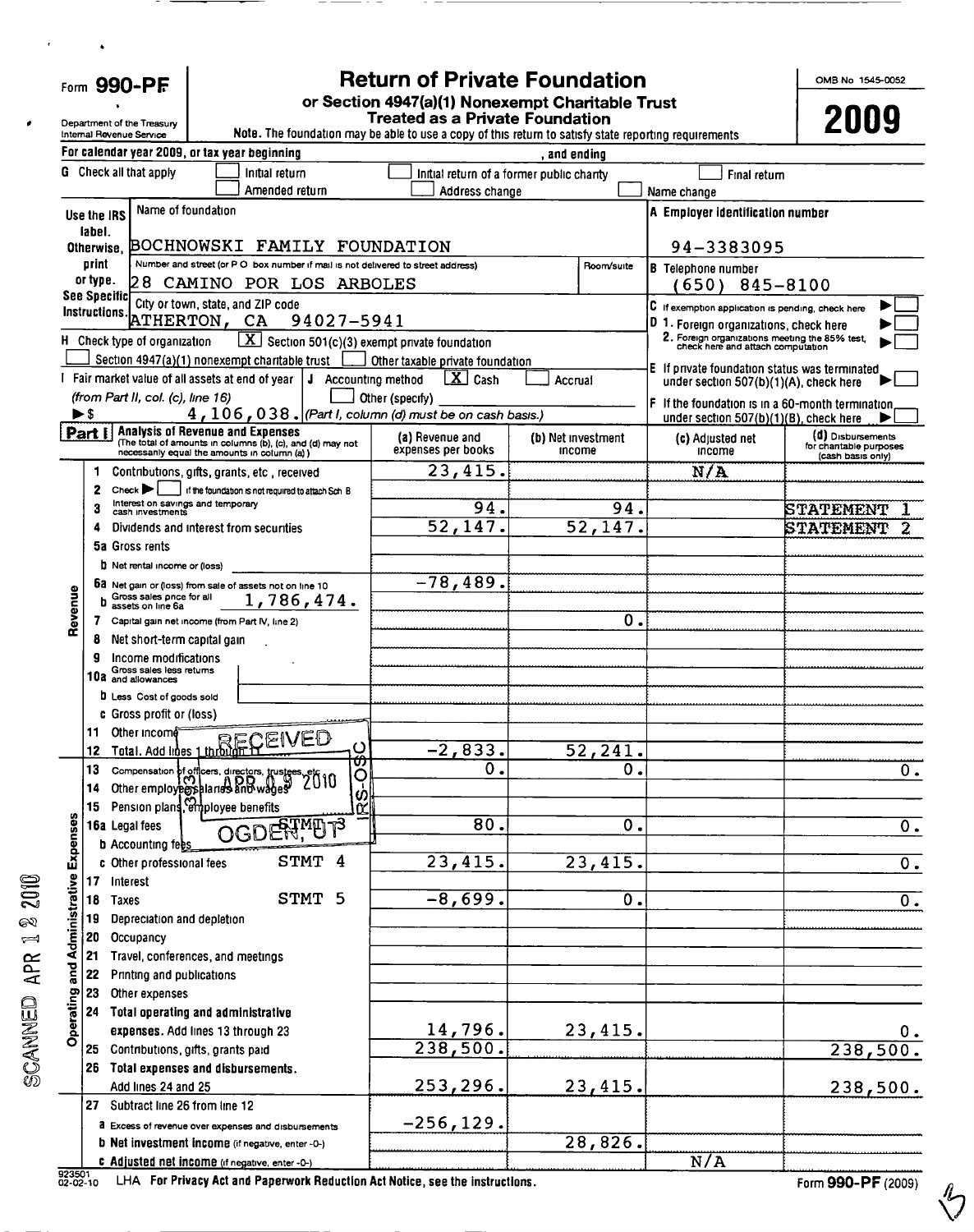|                             |          | Form 990-PF (2009)<br>BOCHNOWSKI FAMILY FOUNDATION                                                      |                          |                | 94-3383095<br>Page 2           |
|-----------------------------|----------|---------------------------------------------------------------------------------------------------------|--------------------------|----------------|--------------------------------|
|                             |          | Attached schedules and amounts in the description<br>Part II . Balance Sheets                           | Beginning of year        | End of year    |                                |
|                             |          | column should be for end-of-year amounts only                                                           | (a) Book Value           | (b) Book Value | (c) Fair Market Value          |
|                             | 1        | Cash - non-interest-bearing                                                                             |                          |                |                                |
|                             |          | 2 Savings and temporary cash investments                                                                | $-41, 547.$              | 221,971.       | $\overline{221,971.}$          |
|                             | З.       | Accounts receivable                                                                                     |                          |                |                                |
|                             |          | Less allowance for doubtful accounts $\blacktriangleright$                                              |                          |                |                                |
|                             |          | 4 Pledges receivable $\blacktriangleright$                                                              |                          |                |                                |
|                             |          | Less allowance for doubtful accounts                                                                    |                          |                |                                |
|                             | 5        | Grants receivable                                                                                       |                          |                |                                |
|                             |          | Receivables due from officers, directors, trustees, and other                                           |                          |                |                                |
|                             |          | disqualified persons                                                                                    |                          |                |                                |
|                             |          | 7 Other notes and loans receivable                                                                      |                          |                |                                |
|                             |          | Less allowance for doubtful accounts ▶                                                                  |                          |                |                                |
| Assets                      |          | Inventories for sale or use                                                                             |                          |                |                                |
|                             |          | Prepaid expenses and deferred charges                                                                   |                          |                |                                |
|                             |          | 10a Investments - U S and state government obligations<br>STMT 6                                        | 3,743,806.               |                |                                |
|                             |          | <b>b</b> Investments - corporate stock                                                                  |                          | 3, 224, 159.   | 3,884,067.                     |
|                             |          | c Investments - corporate bonds<br>11 Investments - land, buildings, and equipment basis                |                          |                |                                |
|                             |          | Less. accumulated depreciation                                                                          |                          |                |                                |
|                             | 12       | Investments - mortgage loans                                                                            |                          |                |                                |
|                             | 13       | Investments - other                                                                                     |                          |                |                                |
|                             | 14       | Land, buildings, and equipment basis $\blacktriangleright$                                              |                          |                |                                |
|                             |          | Less accumulated depreciation                                                                           |                          |                |                                |
|                             |          | 15 Other assets (describe                                                                               |                          |                |                                |
|                             |          |                                                                                                         |                          |                |                                |
|                             | 16       | Total assets (to be completed by all filers)                                                            | 3,702,259.               | 3,446,130.     | 4,106,038.                     |
|                             | 17       | Accounts payable and accrued expenses                                                                   |                          |                |                                |
|                             | 18       | Grants payable                                                                                          |                          |                |                                |
|                             | 19       | Deferred revenue                                                                                        |                          |                |                                |
|                             | 20       | Loans from officers, directors, trustees, and other disqualified persons                                |                          |                |                                |
| Liabilities                 | 21       | Mortgages and other notes payable                                                                       |                          |                |                                |
|                             | 22       | Other liabilities (describe                                                                             |                          |                |                                |
|                             |          |                                                                                                         |                          |                |                                |
|                             | 23       | Total liabilities (add lines 17 through 22)                                                             | ο.                       | 0.             |                                |
|                             |          | Foundations that follow SFAS 117, check here                                                            |                          |                |                                |
|                             |          | and complete lines 24 through 26 and lines 30 and 31.                                                   |                          |                |                                |
|                             | 24       | Unrestricted                                                                                            |                          |                |                                |
|                             | 25       | Temporarily restricted                                                                                  |                          |                |                                |
|                             | 26       | Permanently restricted                                                                                  |                          |                |                                |
|                             |          | $\sqrt{\mathbf{X}}$<br>▶<br>Foundations that do not follow SFAS 117, check here                         |                          |                |                                |
| Net Assets or Fund Balances |          | and complete lines 27 through 31.                                                                       |                          |                |                                |
|                             | 27       | Capital stock, trust principal, or current funds                                                        | 3,536,104.               | 3,446,130.     |                                |
|                             | 28       | Paid-in or capital surplus, or land, bldg, and equipment fund                                           | $\overline{0}$ .         | $\mathbf 0$ .  |                                |
|                             | 29       | Retained earnings, accumulated income, endowment, or other funds<br>Total net assets or fund balances   | 166, 155.                | $\Omega$       |                                |
|                             | 30       |                                                                                                         | $\overline{3,702}, 259.$ | 3,446,130.     |                                |
|                             | 31       | Total liabilities and net assets/fund balances                                                          | 3,702,259.               | 3,446,130.     |                                |
|                             |          |                                                                                                         |                          |                |                                |
|                             | Part III | Analysis of Changes in Net Assets or Fund Balances                                                      |                          |                |                                |
|                             |          | 1 Total net assets or fund balances at beginning of year - Part II, column (a), line 30                 |                          |                |                                |
|                             |          | (must agree with end-of-year figure reported on prior year's return)                                    |                          | 1              |                                |
|                             |          | 2 Enter amount from Part I, line 27a                                                                    |                          | 2              | $\frac{3,702,259.}{-256,129.}$ |
|                             |          | 3 Other increases not included in line 2 (itemize)                                                      |                          | 3              | 0.                             |
|                             |          | 4 Add lines 1, 2, and 3                                                                                 |                          | 4              | 3,446,130.                     |
|                             |          | 5 Decreases not included in line 2 (itemize)                                                            |                          | 5              | Ο.                             |
|                             |          | 6 Total net assets or fund balances at end of year (line 4 minus line 5) - Part II, column (b), line 30 |                          | 6              | 3,446,130.                     |

Form 990-PF (2009)

923511 02-02-10

 $\epsilon$ 

 $\sim 100$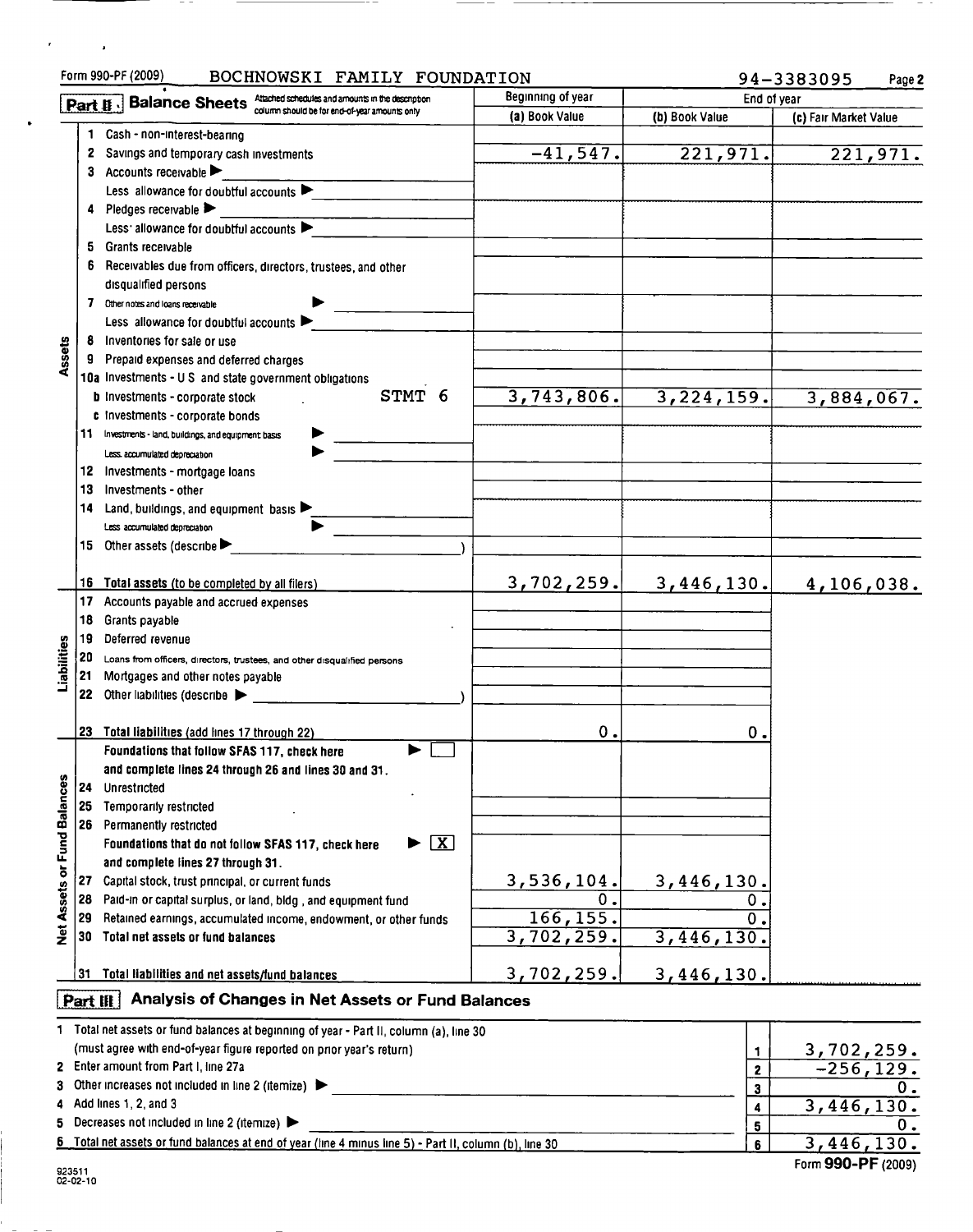|              | Form 990-PF (2009)<br>Part IV                                                                                                                                                                                                                                                                                                                                                           | BOCHNOWSKI FAMILY FOUNDATION<br><b>Capital Gains and Losses for Tax on Investment Income</b>                                         |                      |                                                   |     |                                                  | 94-3383095                                                  |                                                           | Page 3                         |
|--------------|-----------------------------------------------------------------------------------------------------------------------------------------------------------------------------------------------------------------------------------------------------------------------------------------------------------------------------------------------------------------------------------------|--------------------------------------------------------------------------------------------------------------------------------------|----------------------|---------------------------------------------------|-----|--------------------------------------------------|-------------------------------------------------------------|-----------------------------------------------------------|--------------------------------|
|              |                                                                                                                                                                                                                                                                                                                                                                                         | (a) List and describe the kind(s) of property sold (e.g., real estate,<br>2-story brick warehouse, or common stock, 200 shs MLC Co.) |                      |                                                   |     | (b) How acquired<br>P - Purchase<br>D - Donation | (c) Date acquired<br>(mo, day, yr)                          |                                                           | (d) Date sold<br>(mo, day, yr) |
| 1a           |                                                                                                                                                                                                                                                                                                                                                                                         |                                                                                                                                      |                      |                                                   |     |                                                  |                                                             |                                                           |                                |
| b            | SEE ATTACHED STATEMENTS                                                                                                                                                                                                                                                                                                                                                                 |                                                                                                                                      |                      |                                                   |     |                                                  |                                                             |                                                           |                                |
| c<br>d       |                                                                                                                                                                                                                                                                                                                                                                                         |                                                                                                                                      |                      |                                                   |     |                                                  |                                                             |                                                           |                                |
| e            |                                                                                                                                                                                                                                                                                                                                                                                         |                                                                                                                                      |                      |                                                   |     |                                                  |                                                             |                                                           |                                |
|              | (e) Gross sales price                                                                                                                                                                                                                                                                                                                                                                   | (f) Depreciation allowed<br>(or allowable)                                                                                           |                      | (g) Cost or other basis<br>plus expense of sale   |     |                                                  | (h) Gain or (loss)<br>$(e)$ plus $(f)$ minus $(q)$          |                                                           |                                |
| a            |                                                                                                                                                                                                                                                                                                                                                                                         |                                                                                                                                      |                      |                                                   |     |                                                  |                                                             |                                                           |                                |
| b<br>c       |                                                                                                                                                                                                                                                                                                                                                                                         |                                                                                                                                      |                      |                                                   |     |                                                  |                                                             |                                                           |                                |
| đ            |                                                                                                                                                                                                                                                                                                                                                                                         |                                                                                                                                      |                      |                                                   |     |                                                  |                                                             |                                                           |                                |
| e            | 1,786,474.                                                                                                                                                                                                                                                                                                                                                                              |                                                                                                                                      |                      | 1,864,963.                                        |     |                                                  |                                                             |                                                           | $-78,489.$                     |
|              | Complete only for assets showing gain in column (h) and owned by the foundation on 12/31/69                                                                                                                                                                                                                                                                                             |                                                                                                                                      |                      |                                                   |     |                                                  | (I) Gains (Col (h) gain minus                               |                                                           |                                |
|              | (i) FMV as of 12/31/69                                                                                                                                                                                                                                                                                                                                                                  | (I) Adjusted basis<br>as of 12/31/69                                                                                                 |                      | $(k)$ Excess of col $(l)$<br>over col (I), if any |     |                                                  | col (k), but not less than -0-) or<br>Losses (from col (h)) |                                                           |                                |
| $\mathbf{a}$ |                                                                                                                                                                                                                                                                                                                                                                                         |                                                                                                                                      |                      |                                                   |     |                                                  |                                                             |                                                           |                                |
| b            |                                                                                                                                                                                                                                                                                                                                                                                         |                                                                                                                                      |                      |                                                   |     |                                                  |                                                             |                                                           |                                |
| c<br>d       |                                                                                                                                                                                                                                                                                                                                                                                         |                                                                                                                                      |                      |                                                   |     |                                                  |                                                             |                                                           |                                |
| e            |                                                                                                                                                                                                                                                                                                                                                                                         |                                                                                                                                      |                      |                                                   |     |                                                  |                                                             |                                                           | $-78, 489.$                    |
|              | 2 Capital gain net income or (net capital loss)                                                                                                                                                                                                                                                                                                                                         | If gain, also enter in Part I, line 7<br>If (loss), enter -0- in Part I, line 7                                                      |                      |                                                   |     | 2                                                |                                                             |                                                           | $-78,489.$                     |
|              | 3 Net short-term capital gain or (loss) as defined in sections 1222(5) and (6)<br>If gain, also enter in Part I, line 8, column (c)                                                                                                                                                                                                                                                     |                                                                                                                                      |                      |                                                   |     |                                                  |                                                             |                                                           |                                |
|              | If (loss), enter -0- in Part I, line 8<br><b>Part V</b> Qualification Under Section 4940(e) for Reduced Tax on Net Investment Income                                                                                                                                                                                                                                                    |                                                                                                                                      |                      |                                                   |     |                                                  | N/A                                                         |                                                           |                                |
|              | (For optional use by domestic private foundations subject to the section 4940(a) tax on net investment income)<br>If section $4940(d)(2)$ applies, leave this part blank<br>Was the foundation liable for the section 4942 tax on the distributable amount of any year in the base period?<br>If "Yes," the foundation does not qualify under section 4940(e) Do not complete this part |                                                                                                                                      |                      |                                                   |     |                                                  |                                                             |                                                           | Yes $\boxed{\mathbf{X}}$ No    |
|              | Enter the appropriate amount in each column for each year, see instructions before making any entries                                                                                                                                                                                                                                                                                   |                                                                                                                                      |                      |                                                   |     |                                                  |                                                             |                                                           |                                |
|              | (a)<br>Base periód years<br>Calendar year (or tax year beginning in)                                                                                                                                                                                                                                                                                                                    | (b)<br>Adjusted qualifying distributions                                                                                             |                      | Net value of noncharitable-use assets             | (c) |                                                  |                                                             | (d)<br>Distribution ratio<br>(col (b) divided by col (c)) |                                |
|              | 2008                                                                                                                                                                                                                                                                                                                                                                                    |                                                                                                                                      | 252,219.<br>217,813. |                                                   |     | 4,778,106.<br>$\overline{5,270,101}$ .           |                                                             |                                                           | .052786<br>.041330             |
|              | 2007<br>2006                                                                                                                                                                                                                                                                                                                                                                            |                                                                                                                                      | 198,666.             |                                                   |     | 4,630,144.                                       |                                                             |                                                           | .042907                        |
|              | 2005                                                                                                                                                                                                                                                                                                                                                                                    |                                                                                                                                      | 212,268.             |                                                   |     | 4,244,315.                                       |                                                             |                                                           | .050012                        |
|              | 2004                                                                                                                                                                                                                                                                                                                                                                                    |                                                                                                                                      | 156,343.             |                                                   |     | 3,809,396.                                       |                                                             |                                                           | .041041                        |
|              | 2 Total of line 1, column (d)                                                                                                                                                                                                                                                                                                                                                           |                                                                                                                                      |                      |                                                   |     |                                                  | 2                                                           |                                                           | .228076                        |
|              | 3 Average distribution ratio for the 5-year base period - divide the total on line 2 by 5, or by the number of years<br>the foundation has been in existence if less than 5 years                                                                                                                                                                                                       |                                                                                                                                      |                      |                                                   |     |                                                  | 3                                                           |                                                           | .045615                        |
|              | 4 Enter the net value of noncharitable-use assets for 2009 from Part X, line 5                                                                                                                                                                                                                                                                                                          |                                                                                                                                      |                      |                                                   |     |                                                  | 4                                                           |                                                           | 3,661,421.                     |
|              | 5 Multiply line 4 by line 3                                                                                                                                                                                                                                                                                                                                                             |                                                                                                                                      |                      |                                                   |     |                                                  | 5                                                           |                                                           | 167,016.                       |
|              | 6 Enter 1% of net investment income (1% of Part I, line 27b)                                                                                                                                                                                                                                                                                                                            |                                                                                                                                      |                      |                                                   |     |                                                  | 6                                                           |                                                           | 288.                           |
|              | 7 Add lines 5 and 6                                                                                                                                                                                                                                                                                                                                                                     |                                                                                                                                      |                      |                                                   |     |                                                  | 7                                                           |                                                           | 167,304.                       |
|              | 8 Enter qualifying distributions from Part XII, line 4                                                                                                                                                                                                                                                                                                                                  |                                                                                                                                      |                      |                                                   |     |                                                  | 8                                                           |                                                           | 238,500.                       |
|              | If line 8 is equal to or greater than line 7, check the box in Part VI, line 1b, and complete that part using a 1% tax rate<br>See the Part VI instructions                                                                                                                                                                                                                             |                                                                                                                                      |                      |                                                   |     |                                                  |                                                             |                                                           |                                |

 $\overline{\phantom{a}}$ 

 $\mathcal{A}^{\text{max}}_{\text{max}}$  and

 $\ddot{\phantom{a}}$ 

 $\sim$ 

 $\sim$ 

 $\overline{\phantom{a}}$ 

- -

-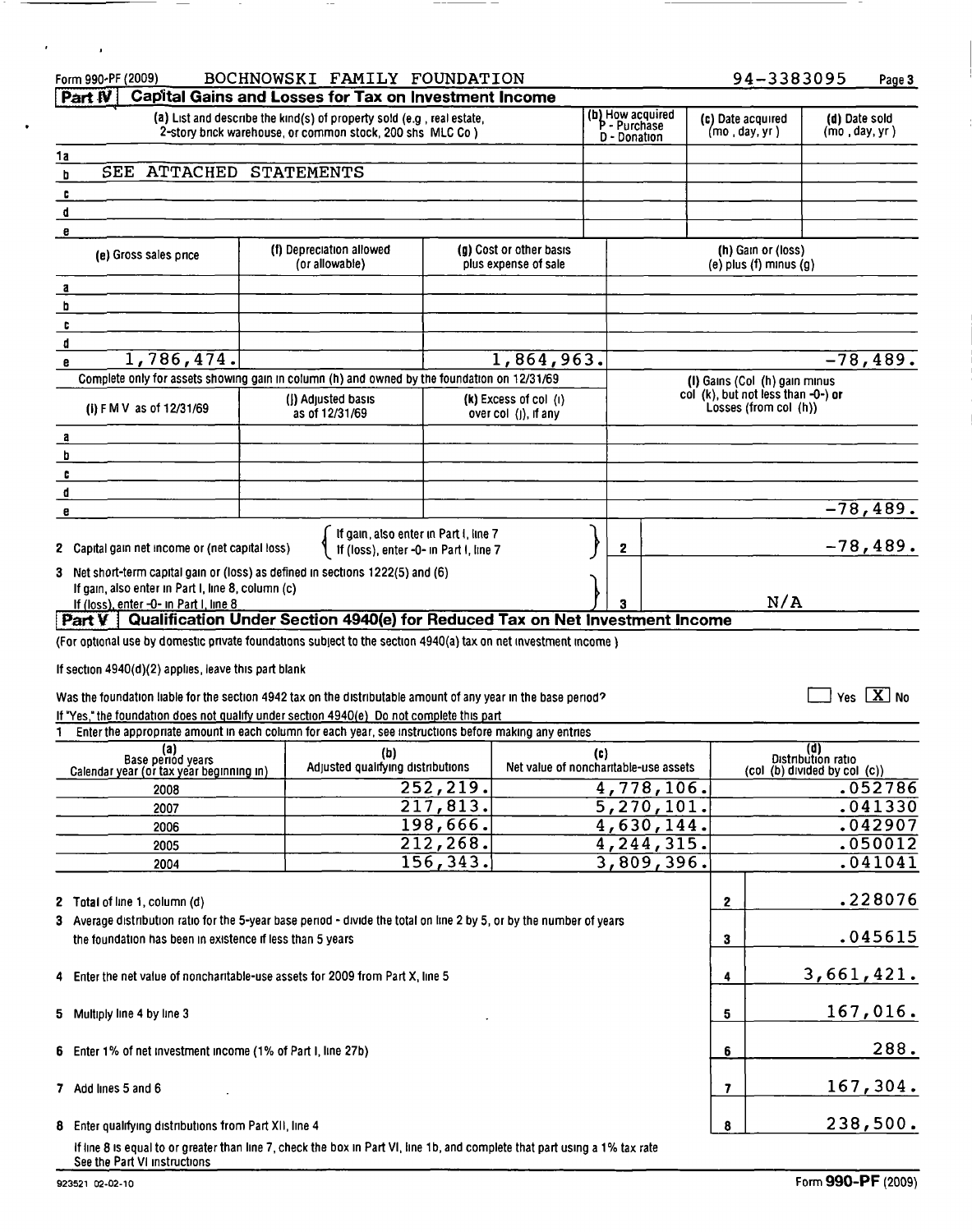|    | Form 990-PF (2009)<br>BOCHNOWSKI FAMILY FOUNDATION<br>94-3383095                                                                                                               |                |                         | Page 4                       |
|----|--------------------------------------------------------------------------------------------------------------------------------------------------------------------------------|----------------|-------------------------|------------------------------|
|    | Part $V1$<br>Excise Tax Based on Investment Income (Section 4940(a), 4940(b), 4940(e), or 4948 - see instructions)                                                             |                |                         |                              |
|    | 1a Exempt operating foundations described in section $4940(d)(2)$ , check here $\blacktriangleright$ and enter "N/A" on line 1                                                 |                |                         |                              |
|    |                                                                                                                                                                                |                |                         |                              |
|    | <b>b</b> Domestic foundations that meet the section 4940(e) requirements in Part V, check here $\blacktriangleright \lfloor X \rfloor$ and enter 1%<br>1                       |                |                         | 288.                         |
|    | of Part I, line 27b                                                                                                                                                            |                |                         |                              |
|    | c All other domestic foundations enter 2% of line 27b Exempt foreign organizations enter 4% of Part I, line 12, col (b)                                                        |                |                         |                              |
|    | 2 Tax under section 511 (domestic section 4947(a)(1) trusts and taxable foundations only Others enter -0-)<br>2                                                                |                |                         | 0.                           |
| З. | Add lines 1 and 2<br>3                                                                                                                                                         |                |                         | 288.                         |
| 4  | Subtitle A (income) tax (domestic section 4947(a)(1) trusts and taxable foundations only Others enter -0-)<br>4                                                                |                |                         | $\overline{0}$ .             |
| 5  | Tax based on investment income. Subtract line 4 from line 3 If zero or less, enter -0-<br>5                                                                                    |                |                         | 288.                         |
| 6  | <b>Credits/Payments</b>                                                                                                                                                        |                |                         |                              |
|    | 400.<br>a 2009 estimated tax payments and 2008 overpayment credited to 2009<br>63                                                                                              |                |                         |                              |
|    | <b>b</b> Exempt foreign organizations - tax withheld at source<br>6b                                                                                                           |                |                         |                              |
|    | c Tax paid with application for extension of time to file (Form 8868)<br>6c                                                                                                    |                |                         |                              |
|    | d Backup withholding erroneously withheld<br>6d                                                                                                                                |                |                         |                              |
|    | 7 Total credits and payments Add lines 6a through 6d<br>7                                                                                                                      |                |                         | 400.                         |
| 8  | Enter any penalty for underpayment of estimated tax Check here $\Box$ if Form 2220 is attached<br>8                                                                            |                |                         |                              |
| 9  | Tax due. If the total of lines 5 and 8 is more than line 7, enter amount owed<br>9                                                                                             |                |                         |                              |
| 10 | Overpayment. If line 7 is more than the total of lines 5 and 8, enter the amount overpaid<br>10                                                                                |                |                         | 112.                         |
|    | 112. Refunded<br>11 Enter the amount of line 10 to be Credited to 2010 estimated tax<br>11                                                                                     |                |                         | $\overline{0}$ .             |
|    | <b>Part VII-A</b> Statements Regarding Activities                                                                                                                              |                |                         |                              |
|    | 1a During the tax year, did the foundation attempt to influence any national, state, or local legislation or did it participate or intervene in                                |                | Yes                     | <b>No</b>                    |
|    | any political campaign?                                                                                                                                                        | 1a             |                         | $\mathbf{X}$                 |
|    | b Did it spend more than \$100 during the year (either directly or indirectly) for political purposes (see instructions for definition)?                                       | 1b             |                         | $\overline{\mathbf{x}}$      |
|    | If the answer is "Yes" to 1a or 1b, attach a detailed description of the activities and copies of any materials published or                                                   |                |                         |                              |
|    | distributed by the foundation in connection with the activities.                                                                                                               |                |                         |                              |
|    | c Did the foundation file Form 1120-POL for this year?                                                                                                                         | 1c             |                         | X.                           |
|    | d Enter the amount (if any) of tax on political expenditures (section 4955) imposed during the year                                                                            |                |                         |                              |
|    | $0$ . (2) On foundation managers $\triangleright$ \$<br>0.<br>(1) On the foundation $\triangleright$ \$                                                                        |                |                         |                              |
|    | e Enter the reimbursement (if any) paid by the foundation during the year for political expenditure tax imposed on foundation<br>$\mathbf 0$ .<br>managers $\triangleright$ \$ |                |                         |                              |
|    |                                                                                                                                                                                |                |                         |                              |
|    | 2 Has the foundation engaged in any activities that have not previously been reported to the IRS?<br>If "Yes," attach a detailed description of the activities.                | 2              |                         | X                            |
|    | 3 Has the foundation made any changes, not previously reported to the IRS, in its governing instrument, articles of incorporation, or                                          |                |                         |                              |
|    | bylaws, or other similar instruments? If "Yes," attach a conformed copy of the changes                                                                                         |                |                         |                              |
|    | 4a Did the foundation have unrelated business gross income of \$1,000 or more during the year?                                                                                 | 3              |                         | X<br>$\overline{\mathbf{x}}$ |
|    | N/A<br>b If "Yes," has it filed a tax return on Form 990-T for this year?                                                                                                      | 4а             |                         |                              |
|    | 5 Was there a liquidation, termination, dissolution, or substantial contraction during the year?                                                                               | 4b<br>5        |                         | $\mathbf{X}$                 |
|    | If "Yes," attach the statement required by General Instruction T.                                                                                                              |                |                         |                              |
| 6. | Are the requirements of section 508(e) (relating to sections 4941 through 4945) satisfied either                                                                               |                |                         |                              |
|    | • By language in the governing instrument, or                                                                                                                                  |                |                         |                              |
|    | . By state legislation that effectively amends the governing instrument so that no mandatory directions that conflict with the state law                                       |                |                         |                              |
|    | remain in the governing instrument?                                                                                                                                            | 6              | X                       |                              |
|    | 7 Did the foundation have at least \$5,000 in assets at any time during the year?                                                                                              | $\overline{7}$ | $\overline{\mathbf{x}}$ |                              |
|    | If "Yes," complete Part II, col. (c), and Part XV                                                                                                                              |                |                         |                              |
|    | 8a Enter the states to which the foundation reports or with which it is registered (see instructions)                                                                          |                |                         |                              |
|    | CA                                                                                                                                                                             |                |                         |                              |
|    | b If the answer is "Yes" to line 7, has the foundation furnished a copy of Form 990-PF to the Attorney General (or designate)                                                  |                |                         |                              |
|    | of each state as required by General Instruction G? If "No," attach explanation                                                                                                | 8b             | X                       |                              |
| 9  | is the foundation claiming status as a private operating foundation within the meaning of section 4942(j)(3) or 4942(j)(5) for calendar                                        |                |                         |                              |
|    | year 2009 or the taxable year beginning in 2009 (see instructions for Part XIV)? If "Yes," complete Part XIV                                                                   | 9              |                         | X                            |
| 10 | Did any persons become substantial contributors during the tax year? If "Yes," attach a schedule listing their names and addresses                                             | 10             |                         | $\mathbf{x}$                 |
|    |                                                                                                                                                                                | nnn.           |                         |                              |

Form 990-PF (2009)

 $\bar{1}$ 

 $\bar{1}$ 

 $\cdot$ 

 $\ddot{\phantom{a}}$ 

 $\mathcal{L}$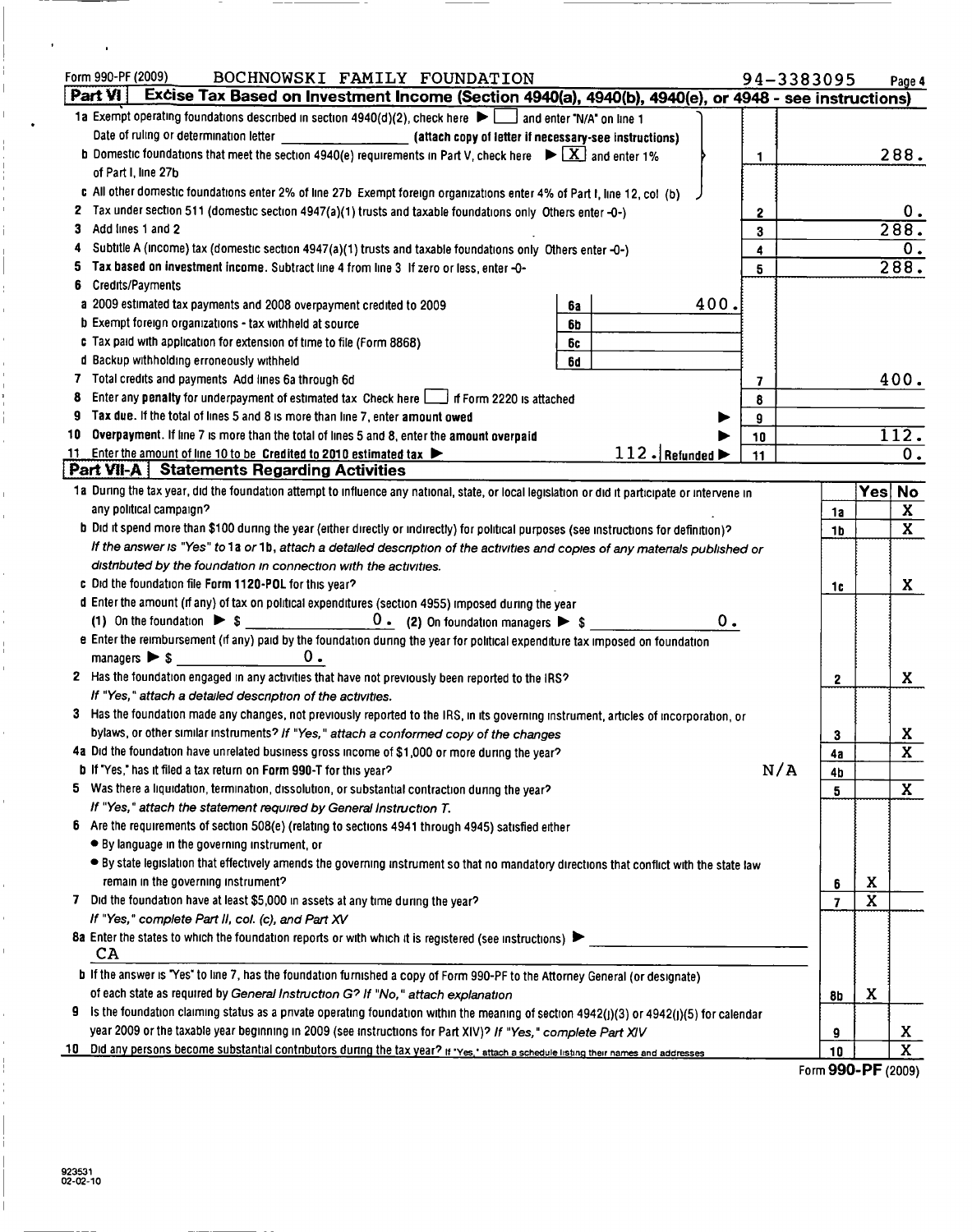| Form 990-PF (2009)<br>BOCHNOWSKI FAMILY FOUNDATION                                                                                             | 94-3383095                               |    | Page 5                  |
|------------------------------------------------------------------------------------------------------------------------------------------------|------------------------------------------|----|-------------------------|
| Part VII-A Statements Regarding Activities (continued)                                                                                         |                                          |    |                         |
| 11 At any time during the year, did the foundation, directly or indirectly, own a controlled entity within the meaning of                      |                                          |    |                         |
| section 512(b)(13)? If "Yes," attach schedule (see instructions)                                                                               |                                          | 11 | X                       |
| 12 Did the foundation acquire a direct or indirect interest in any applicable insurance contract before                                        |                                          |    |                         |
| August 17, 2008?                                                                                                                               |                                          | 12 | X                       |
| 13 Did the foundation comply with the public inspection requirements for its annual returns and exemption application?                         |                                          | 13 | $\overline{\mathbf{X}}$ |
| Website address $\blacktriangleright$ N/A                                                                                                      |                                          |    |                         |
| 14 The books are in care of $\triangleright$ KEVIN P. MCAULIFFE                                                                                | Telephone no $\blacktriangleright$ (650) |    | 845-8100                |
| Located at > 1801 PAGE MILL ROAD, PALO ALTO, CA                                                                                                | ZIP+4 ▶94304                             |    |                         |
| 15 Section 4947(a)(1) nonexempt charitable trusts filing Form 990-PF in lieu of Form 1041 - Check here                                         |                                          |    |                         |
| and enter the amount of tax-exempt interest received or accrued during the year                                                                | 15                                       |    | N/A                     |
| Part VII-B Statements Regarding Activities for Which Form 4720 May Be Required                                                                 |                                          |    |                         |
| File Form 4720 if any item is checked in the "Yes" column, unless an exception applies.                                                        |                                          |    | Yes No                  |
| 1a During the year did the foundation (either directly or indirectly).                                                                         |                                          |    |                         |
| (1) Engage in the sale or exchange, or leasing of property with a disqualified person?                                                         | Yes $X$ No                               |    |                         |
| (2) Borrow money from, lend money to, or otherwise extend credit to (or accept it from)                                                        |                                          |    |                         |
| a disqualified person?                                                                                                                         | Yes X No                                 |    |                         |
| (3) Furnish goods, services, or facilities to (or accept them from) a disqualified person?                                                     | Yes $\overline{X}$ No                    |    |                         |
| (4) Pay compensation to, or pay or reimburse the expenses of, a disqualified person?                                                           | Yes $\boxed{\text{X}}$ No                |    |                         |
| (5) Transfer any income or assets to a disqualified person (or make any of either available                                                    |                                          |    |                         |
| for the benefit or use of a disqualified person)?                                                                                              | Yes $X$ No                               |    |                         |
| (6) Agree to pay money or property to a government official? (Exception, Check "No"                                                            |                                          |    |                         |
| if the foundation agreed to make a grant to or to employ the official for a period after                                                       |                                          |    |                         |
| termination of government service, if terminating within 90 days)                                                                              | Yes $\boxed{X}$ No                       |    |                         |
| b If any answer is "Yes" to 1a(1)-(6), did any of the acts fail to qualify under the exceptions described in Regulations                       |                                          |    |                         |
| section 53 4941(d)-3 or in a current notice regarding disaster assistance (see page 20 of the instructions)?                                   | N/A                                      | 1b |                         |
| Organizations relying on a current notice regarding disaster assistance check here                                                             |                                          |    |                         |
| c Did the foundation engage in a prior year in any of the acts described in 1a, other than excepted acts, that were not corrected              |                                          |    |                         |
| before the first day of the tax year beginning in 2009?                                                                                        |                                          | 1c | X.                      |
| 2 Taxes on failure to distribute income (section 4942) (does not apply for years the foundation was a private operating foundation             |                                          |    |                         |
| defined in section 4942(j)(3) or 4942(j)(5))                                                                                                   |                                          |    |                         |
| a At the end of tax year 2009, did the foundation have any undistributed income (lines 6d and 6e, Part XIII) for tax year(s) beginning         |                                          |    |                         |
| before 2009?                                                                                                                                   | Yes $X$ No                               |    |                         |
| If "Yes," list the years                                                                                                                       |                                          |    |                         |
| <b>b</b> Are there any years listed in 2a for which the foundation is not applying the provisions of section 4942(a)(2) (relating to incorrect |                                          |    |                         |
| valuation of assets) to the year's undistributed income? (If applying section 4942(a)(2) to all years listed, answer "No" and attach           |                                          |    |                         |
| statement - see instructions.)                                                                                                                 | N/A                                      | 2b |                         |
| c If the provisions of section $4942(a)(2)$ are being applied to any of the years listed in 2a, list the years here                            |                                          |    |                         |
|                                                                                                                                                |                                          |    |                         |
| 3a Did the foundation hold more than a 2% direct or indirect interest in any business enterprise at any time                                   |                                          |    |                         |
| during the year?                                                                                                                               | Yes $X$ No                               |    |                         |
| b If "Yes," did it have excess business holdings in 2009 as a result of (1) any purchase by the foundation or disqualified persons after       |                                          |    |                         |
| May 26, 1969, (2) the lapse of the 5-year period (or longer period approved by the Commissioner under section 4943(c)(7)) to dispose           |                                          |    |                         |
| of holdings acquired by gift or bequest, or (3) the lapse of the 10-, 15-, or 20-year first phase holding period? (Use Schedule C,             |                                          |    |                         |
| Form 4720, to determine if the foundation had excess business holdings in 2009.)                                                               | N/A                                      | 3b |                         |
| 4a Did the foundation invest during the year any amount in a manner that would jeopardize its charitable purposes?                             |                                          | 4a | X                       |
| b Did the foundation make any investment in a prior year (but after December 31, 1969) that could jeopardize its charitable purpose that       |                                          |    |                         |
| had not been removed from jeopardy before the first day of the tax year beginning in 2009?                                                     |                                          | 4b | X                       |
|                                                                                                                                                |                                          |    | Form 990-PF (2009)      |

 $\qquad \qquad -$ 

 $\qquad \qquad -$ 

 $\epsilon_{\rm{max}}=1$ 

 $\ddot{\phantom{0}}$ 

\_\_\_\_ \_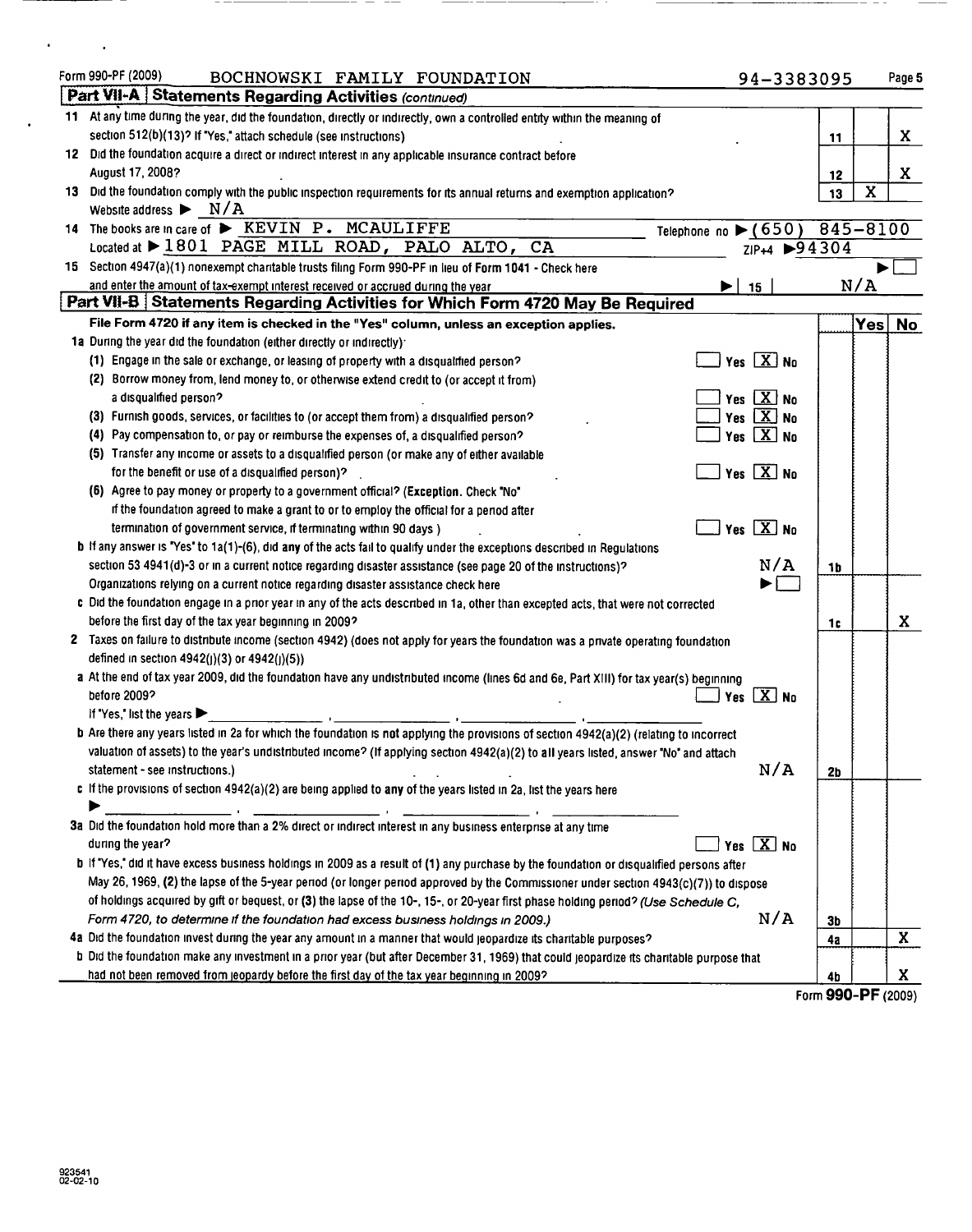| BOCHNOWSKI FAMILY FOUNDATION<br>Form 990-PF (2009)                                                                                           |                                                                 |                                                 | 94-3383095                                                                     | Page 6                                      |
|----------------------------------------------------------------------------------------------------------------------------------------------|-----------------------------------------------------------------|-------------------------------------------------|--------------------------------------------------------------------------------|---------------------------------------------|
| Part VII-B Statements Regarding Activities for Which Form 4720 May Be Required (continued)                                                   |                                                                 |                                                 |                                                                                |                                             |
| 5a During the year did the foundation pay or incur any amount to                                                                             |                                                                 |                                                 |                                                                                |                                             |
| (1) Carry on propaganda, or otherwise attempt to influence legislation (section 4945(e))?                                                    |                                                                 |                                                 | Yes $X$ No                                                                     |                                             |
| (2) Influence the outcome of any specific public election (see section 4955); or to carry on, directly or indirectly,                        |                                                                 |                                                 |                                                                                |                                             |
| any voter reqistration drive?                                                                                                                |                                                                 |                                                 | Yes $X$ No                                                                     |                                             |
| (3) Provide a grant to an individual for travel, study, or other similar purposes?                                                           |                                                                 |                                                 | Yes $[X]$ No                                                                   |                                             |
| (4) Provide a grant to an organization other than a charitable, etc, organization described in section                                       |                                                                 |                                                 |                                                                                |                                             |
| 509(a)(1), (2), or (3), or section 4940(d)(2)?                                                                                               |                                                                 |                                                 | Yes $X$ No                                                                     |                                             |
| (5) Provide for any purpose other than religious, charitable, scientific, literary, or educational purposes, or for                          |                                                                 |                                                 |                                                                                |                                             |
| the prevention of cruelty to children or animals?                                                                                            |                                                                 |                                                 | Yes $X$ No                                                                     |                                             |
| <b>b</b> if any answer is "Yes" to 5a(1)-(5), did any of the transactions fail to qualify under the exceptions described in Regulations      |                                                                 |                                                 |                                                                                |                                             |
| section 53 4945 or in a current notice regarding disaster assistance (see instructions)?                                                     |                                                                 |                                                 | N/A                                                                            | 5b                                          |
| Organizations relying on a current notice regarding disaster assistance check here                                                           |                                                                 |                                                 |                                                                                |                                             |
| c If the answer is "Yes" to question $5a(4)$ , does the foundation claim exemption from the tax because it maintained                        |                                                                 |                                                 |                                                                                |                                             |
| expenditure responsibility for the grant?                                                                                                    |                                                                 | N/A<br>Yes                                      | <b>No</b>                                                                      |                                             |
| If "Yes," attach the statement required by Regulations section 53.4945-5(d).                                                                 |                                                                 |                                                 |                                                                                |                                             |
| 6a Did the foundation, during the year, receive any funds, directly or indirectly, to pay premiums on                                        |                                                                 |                                                 | Yes $\boxed{X}$ No                                                             |                                             |
| a personal benefit contract?<br>b Did the foundation, during the year, pay premiums, directly or indirectly, on a personal benefit contract? |                                                                 |                                                 |                                                                                | X                                           |
| If "Yes" to 6b, file Form 8870.                                                                                                              |                                                                 |                                                 |                                                                                | 6b                                          |
| 7a At any time during the tax year, was the foundation a party to a prohibited tax shelter transaction?                                      |                                                                 |                                                 | Yes $X$ No                                                                     |                                             |
| b if yes, did the foundation receive any proceeds or have any net income attributable to the transaction?                                    |                                                                 |                                                 | N/A                                                                            | 7b                                          |
| Information About Officers, Directors, Trustees, Foundation Managers, Highly                                                                 |                                                                 |                                                 |                                                                                |                                             |
| Part VIII<br><b>Paid Employees, and Contractors</b>                                                                                          |                                                                 |                                                 |                                                                                |                                             |
| 1 List all officers, directors, trustees, foundation managers and their compensation.                                                        |                                                                 |                                                 |                                                                                |                                             |
| (a) Name and address                                                                                                                         | (b) Title, and average<br>hours per week devoted<br>to position | (c) Compensation<br>(If not paid,<br>enter -0-) | (d) Contributions to<br>employee benefit plans<br>and deferred<br>compensation | (e) Expense<br>account, other<br>allowances |
| JAMES<br>J.<br><b>BOCHNOWSKI</b>                                                                                                             | PRESIDENT                                                       |                                                 |                                                                                |                                             |
| POR LOS ARBOLES<br>28 CAMINO                                                                                                                 |                                                                 |                                                 |                                                                                |                                             |
| CA 94027<br>ATHERTON,                                                                                                                        | 0.00                                                            | 0.                                              | Ο.                                                                             | 0.                                          |
| <b>JANET A.</b><br><b>BOCHNOWSKI</b>                                                                                                         | <b>SECRETARY</b><br>CFO                                         |                                                 |                                                                                |                                             |
| POR LOS ARBOLES<br>28 CAMINO                                                                                                                 |                                                                 |                                                 |                                                                                |                                             |
| CA 94027<br>ATHERTON,                                                                                                                        | 0.00                                                            | 0.                                              | Ο.                                                                             | 0.                                          |
| <b>THOMAS</b><br><b>BOCHNOWSKI</b><br>J.                                                                                                     | VICE PRESIDENT                                                  |                                                 |                                                                                |                                             |
| POR LOS ARBOLES<br>28.<br>CAMINO                                                                                                             |                                                                 |                                                 |                                                                                |                                             |
| <b>ATHERTON,</b><br>CA 94027                                                                                                                 | 0.00                                                            | 0.                                              | 0.                                                                             | 0.                                          |
| STASIA M. BOCHNOWSKI                                                                                                                         | VICE PRESIDENT                                                  |                                                 |                                                                                |                                             |
|                                                                                                                                              |                                                                 |                                                 |                                                                                |                                             |
| 28<br>CAMINO POR LOS ARBOLES                                                                                                                 |                                                                 |                                                 |                                                                                |                                             |
| CA 94027<br>ATHERTON,                                                                                                                        | 0.00                                                            | 0.                                              | 0.                                                                             | $0_{.}$                                     |
| 2 Compensation of five highest-paid employees (other than those included on line 1). If none, enter "NONE."                                  |                                                                 |                                                 |                                                                                |                                             |
| (a) Name and address of each employee paid more than \$50,000                                                                                | (b) Title, and average                                          | (c) Compensation                                | (d) Contributions to<br>employee benefit plans<br>and deferred                 | (e) Expense<br>account, other               |
|                                                                                                                                              | hours per week<br>devoted to position                           |                                                 | compensation                                                                   | allowances                                  |
| <b>NONE</b>                                                                                                                                  |                                                                 |                                                 |                                                                                |                                             |
|                                                                                                                                              |                                                                 |                                                 |                                                                                |                                             |
|                                                                                                                                              |                                                                 |                                                 |                                                                                |                                             |
|                                                                                                                                              |                                                                 |                                                 |                                                                                |                                             |
|                                                                                                                                              |                                                                 |                                                 |                                                                                |                                             |

Total number of other employees paid over \$50,000 <del>△ 1 U → 2 U → 2 U → 2 U</del> → 2 U → 2 U → 2 U → 2 U → 2 U → 2 U → 2 U → 2 U → 2 U → 2 U → 2 U → 2 U → 2 U → 2 U → 2 U → 2 U → 2 U → 2 U → 2 U → 2 U → 2 U → 2 U → 2 U → 2 U →

Form 990-PF (2009)

 $\sim$   $-$ 

 $\hat{\mathbf{r}}$ 

 $\ddot{\phantom{0}}$ 

 $\hspace{0.1mm}-\hspace{0.1mm}$  $\sim$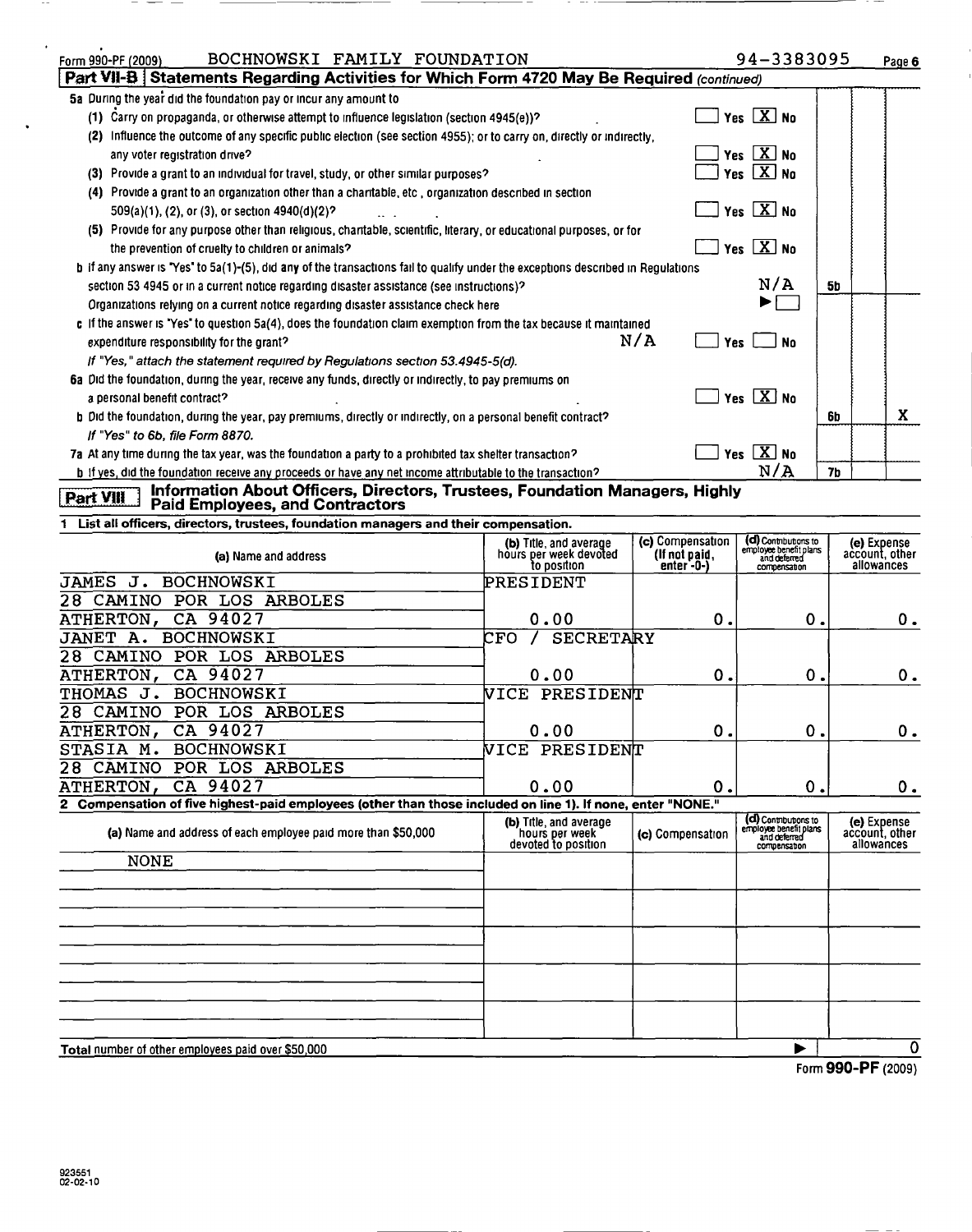| Form 990-PF (2009)<br>BOCHNOWSKI FAMILY FOUNDATION                                                                                       |                     | 94-3383095<br>Page 7 |
|------------------------------------------------------------------------------------------------------------------------------------------|---------------------|----------------------|
| Information About Officers, Directors, Trustees, Foundation Managers, Highly<br>Part VIII<br>Paid Employees, and Contractors (continued) |                     |                      |
| 3 Five highest-paid independent contractors for professional services. If none, enter "NONE."                                            |                     |                      |
| (a) Name and address of each person paid more than \$50,000                                                                              | (b) Type of service | (c) Compensation     |
| <b>NONE</b>                                                                                                                              |                     |                      |
|                                                                                                                                          |                     |                      |
|                                                                                                                                          |                     |                      |
|                                                                                                                                          |                     |                      |
|                                                                                                                                          |                     |                      |
|                                                                                                                                          |                     |                      |
|                                                                                                                                          |                     |                      |
|                                                                                                                                          |                     |                      |
|                                                                                                                                          |                     |                      |
| Total number of others receiving over \$50,000 for professional services<br>Part IX-A Summary of Direct Charitable Activities            |                     | 0<br>▶               |
| List the foundation's four largest direct charitable activities during the tax year Include relevant statistical information such as the |                     |                      |
| number of organizations and other beneficiaries served, conferences convened, research papers produced, etc                              |                     | <b>Expenses</b>      |
| N/A<br>1                                                                                                                                 |                     |                      |
|                                                                                                                                          |                     |                      |
|                                                                                                                                          |                     |                      |
| 2                                                                                                                                        |                     |                      |
|                                                                                                                                          |                     |                      |
| з                                                                                                                                        |                     |                      |
|                                                                                                                                          |                     |                      |
|                                                                                                                                          |                     |                      |
| 4                                                                                                                                        |                     |                      |
|                                                                                                                                          |                     |                      |
| Part IX-B Summary of Program-Related Investments                                                                                         |                     |                      |
| Describe the two largest program-related investments made by the foundation during the tax year on lines 1 and 2                         |                     | Amount               |
| N/A<br>1                                                                                                                                 |                     |                      |
|                                                                                                                                          |                     |                      |
|                                                                                                                                          |                     |                      |
| 2                                                                                                                                        |                     |                      |
|                                                                                                                                          |                     |                      |
| All other program-related investments See instructions                                                                                   |                     |                      |
| 3 <sub>1</sub>                                                                                                                           |                     |                      |
|                                                                                                                                          |                     |                      |
|                                                                                                                                          |                     |                      |
| Total. Add lines 1 through 3                                                                                                             |                     | 0.<br>$\sim$ $\sim$  |

 $\mathcal{A}(\mathcal{A})$  and  $\mathcal{A}(\mathcal{A})$ 

 $\bar{\beta}$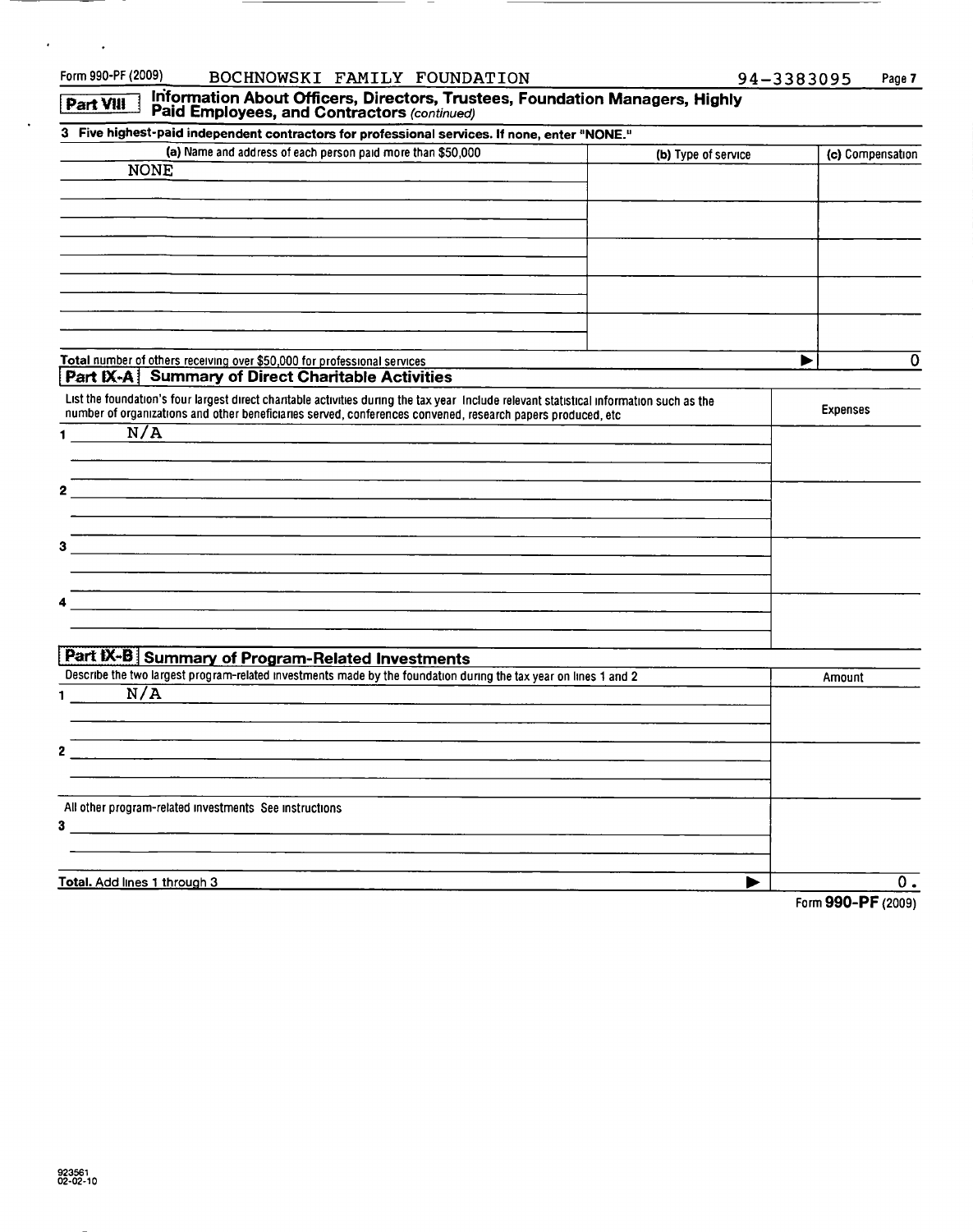————

<u> 1989 - 1989 - 1989 - 1989 - 1989 - 1989 - 1989 - 1989 - 1989 - 1989 - 1989 - 1989 - 1989 - 1989 - 1989 - 19</u>

 $\sim$   $\sim$ 

 $\mathbf{r}$ 

# Form 990-PF (2009) BOCHNOWSKI FAMILY FOUNDATION 94-3383095 Page 8

———————

|    | Part X.<br>Minimum Investment Return (All domestic foundations must complete this part. Foreign foundations, see instructions.)                                                                   |                |                               |
|----|---------------------------------------------------------------------------------------------------------------------------------------------------------------------------------------------------|----------------|-------------------------------|
| 1  | Fair market value of assets not used (or held for use) directly in carrying out charitable, etc , purposes                                                                                        |                |                               |
| a  | Average monthly fair market value of securities                                                                                                                                                   | 1a             |                               |
| Þ  | Average of monthly cash balances                                                                                                                                                                  | 1 <sub>b</sub> | $\frac{3,550,639.}{166,540.}$ |
|    | Fair market value of all other assets                                                                                                                                                             | 1c             |                               |
| d  | Total (add lines 1a, b, and c)                                                                                                                                                                    | 1d             | 3,717,179.                    |
|    | g Reduction claimed for blockage or other factors reported on lines 1a and                                                                                                                        |                |                               |
|    | 0.1<br><b>1e</b><br>1c (attach detailed explanation)                                                                                                                                              |                |                               |
| 2  | Acquisition indebtedness applicable to line 1 assets                                                                                                                                              | 2              | 0.                            |
| 3  | Subtract line 2 from line 1d                                                                                                                                                                      | 3              | 3,717,179.                    |
| 4  | Cash deemed held for charitable activities Enter 1 1/2% of line 3 (for greater amount, see instructions)                                                                                          | 4              | 55,758.                       |
| 5  | Net value of noncharitable-use assets. Subtract line 4 from line 3 Enter here and on Part V, line 4                                                                                               | 5              | 3,661,421.                    |
| 6  | Minimum investment return. Enter 5% of line 5                                                                                                                                                     | ĥ              | 183,071.                      |
|    | Distributable Amount (see Instructions) (Section 4942(J)(3) and (J)(5) private operating foundations and certain<br>Part XI<br>foreign organizations check here<br>and do not complete this part) |                |                               |
| 1  | Minimum investment return from Part X, line 6                                                                                                                                                     | 1              | 183,071.                      |
|    | 288.<br>2a Tax on investment income for 2009 from Part VI, line 5<br>2a                                                                                                                           |                |                               |
| b  | Income tax for 2009 (This does not include the tax from Part VI)<br>2 <sub>b</sub>                                                                                                                |                |                               |
| c  | Add lines 2a and 2b                                                                                                                                                                               | 2c             | 288.                          |
| 3  | Distributable amount before adjustments Subtract line 2c from line 1                                                                                                                              | 3              | 182,783.                      |
| 4  | Recoveries of amounts treated as qualifying distributions                                                                                                                                         | 4              | 0.                            |
| 5  | Add lines 3 and 4                                                                                                                                                                                 | 5              | 182,783.                      |
| 6  | Deduction from distributable amount (see instructions)                                                                                                                                            | 6              |                               |
| 7  | Distributable amount as adjusted Subtract line 6 from line 5 Enter here and on Part XIII, line 1                                                                                                  | $\overline{7}$ | 182, 783.                     |
| 1  | <b>Part XII Qualifying Distributions (see Instructions)</b><br>Amounts paid (including administrative expenses) to accomplish charitable, etc., purposes                                          |                |                               |
| a  | Expenses, contributions, gifts, etc - total from Part I, column (d), line 26                                                                                                                      | 1a             | <u>238,500.</u>               |
| b  | Program-related investments - total from Part IX-B                                                                                                                                                | 1 <b>b</b>     |                               |
| 2  | Amounts paid to acquire assets used (or held for use) directly in carrying out charitable, etc , purposes                                                                                         | $\mathbf 2$    |                               |
| 3  | Amounts set aside for specific charitable projects that satisfy the                                                                                                                               |                |                               |
|    | a Suitability test (prior IRS approval required)                                                                                                                                                  | 3a             |                               |
|    | b Cash distribution test (attach the required schedule)                                                                                                                                           | 3b             |                               |
| 4  | Qualifying distributions. Add lines 1a through 3b Enter here and on Part V, line 8, and Part XIII, line 4                                                                                         | 4              | 238,500.                      |
| 5  | Foundations that qualify under section 4940(e) for the reduced rate of tax on net investment                                                                                                      |                |                               |
|    | income Enter 1% of Part I, line 27b                                                                                                                                                               | 5              | 288.                          |
| s. | Adjusted qualifying distributions. Subtract line 5 from line 4                                                                                                                                    | 6              | 238, 212.                     |
|    | Note. The amount on line 6 will be used in Part V, column (b), in subsequent years when calculating whether the foundation qualifies for the section<br>4940(e) reduction of tax in those years   |                |                               |
|    |                                                                                                                                                                                                   |                |                               |

Form 990-PF (2009)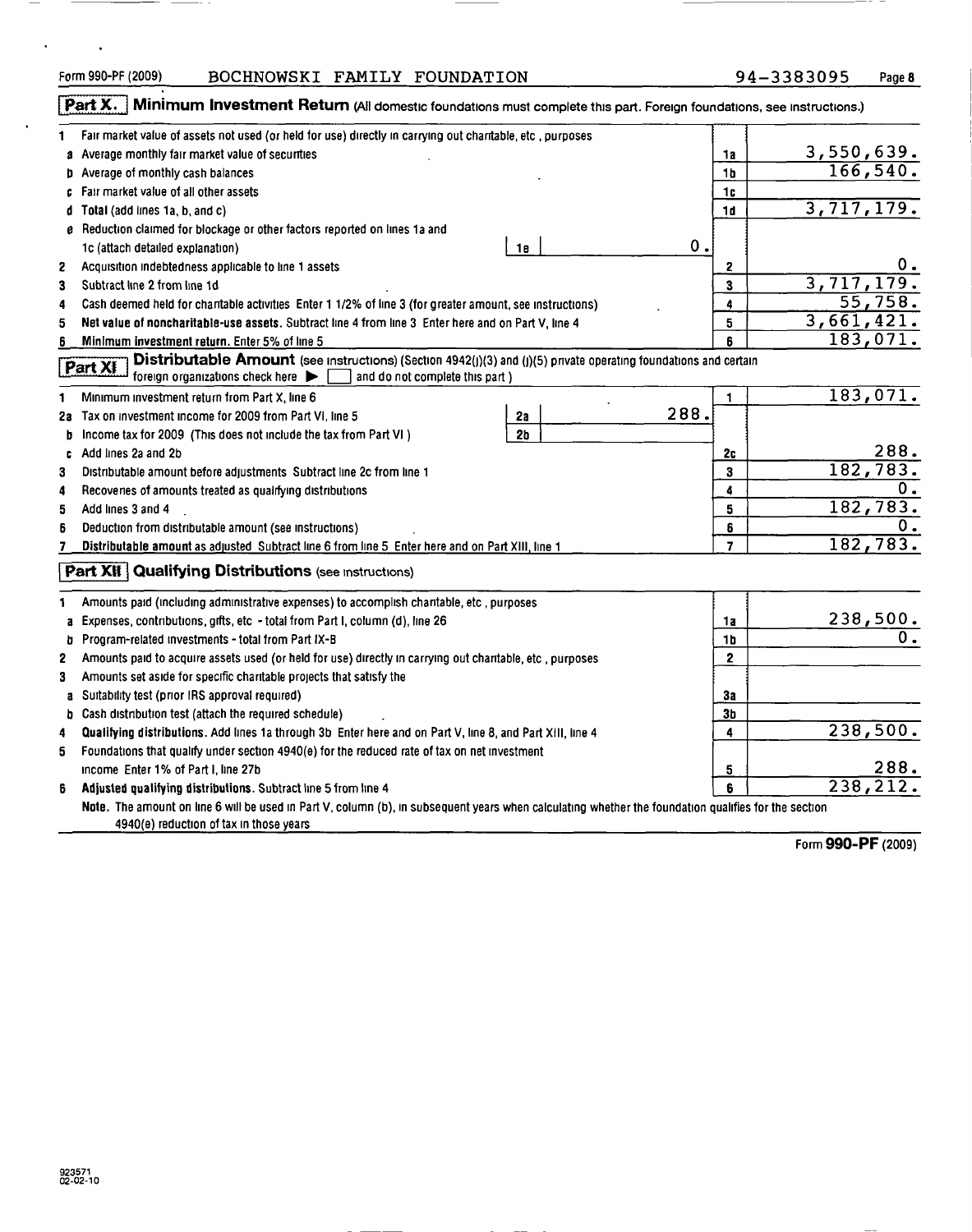$\mathcal{L}^{\text{max}}$  and  $\mathcal{L}^{\text{max}}$ 

 $\mathbf{A}^{\mathrm{eff}}$ 

# Form 990-PF (2009) BOCHNOWSKI FAMILY FOUNDATION 94-3383095 Page 9

 $\cdots$  .  $\cdots$  .  $\cdots$  .  $\cdots$  .  $\cdots$  .  $\cdots$  .  $\cdots$  .  $\cdots$  .  $\cdots$  .  $\cdots$  .  $\cdots$  .  $\cdots$  .  $\cdots$  .  $\cdots$  .  $\cdots$  .  $\cdots$  .  $\cdots$  .  $\cdots$  .  $\cdots$  .  $\cdots$  .  $\cdots$  .  $\cdots$  .  $\cdots$  .  $\cdots$  .  $\cdots$  .  $\cdots$  .  $\cdots$  .  $\cdots$ 

# **Part XIII** Undistributed Income (see instructions)

|                                                                                                                                                  | (a)<br>Corpus  | (b)<br>Years prior to 2008 | (c)<br>2008   | (d)<br>2009      |
|--------------------------------------------------------------------------------------------------------------------------------------------------|----------------|----------------------------|---------------|------------------|
| 1 Distributable amount for 2009 from Part XI.                                                                                                    |                |                            |               |                  |
| line 7                                                                                                                                           |                |                            |               | 182,783.         |
| 2 Undistributed income, if any, as of the end of 2009                                                                                            |                |                            |               |                  |
| a Enter amount for 2008 only                                                                                                                     |                |                            | 237,865.      |                  |
| <b>b</b> Total for prior years                                                                                                                   |                |                            |               |                  |
|                                                                                                                                                  |                | 0.                         |               |                  |
| 3 Excess distributions carryover, if any, to 2009                                                                                                |                |                            |               |                  |
| a From 2004                                                                                                                                      |                |                            |               |                  |
| <b>b From 2005</b>                                                                                                                               |                |                            |               |                  |
| c From 2006                                                                                                                                      |                |                            |               |                  |
| d From 2007                                                                                                                                      |                |                            |               |                  |
| e From 2008                                                                                                                                      |                |                            |               |                  |
| f Total of lines 3a through e                                                                                                                    | $\mathbf 0$    |                            |               |                  |
| 4 Qualifying distributions for 2009 from                                                                                                         |                |                            |               |                  |
| 238,500.<br>Part XII, line $4 \triangleright $                                                                                                   |                |                            |               |                  |
|                                                                                                                                                  |                |                            |               |                  |
| a Applied to 2008, but not more than line 2a                                                                                                     |                |                            | 237,865.      |                  |
| <b>b</b> Applied to undistributed income of prior                                                                                                |                | $\mathbf 0$ .              |               |                  |
| years (Election required - see instructions)                                                                                                     |                |                            |               |                  |
| c Treated as distributions out of corpus                                                                                                         | $\mathbf 0$    |                            |               |                  |
| (Election required - see instructions)                                                                                                           |                |                            |               |                  |
| d Applied to 2009 distributable amount                                                                                                           |                |                            |               | 635.             |
| e Remaining amount distributed out of corpus                                                                                                     | 0.             |                            |               |                  |
| 5 Excess distributions carryover applied to 2009<br>(If an amount appears in column (d), the same amount<br>must be shown in column (a))         | $\overline{0}$ |                            |               | $\overline{0}$ . |
| 6<br>Enter the net total of each column as<br>indicated below:                                                                                   |                |                            |               |                  |
| a Corpus Add lines 3f, 4c, and 4e Subtract line 5                                                                                                | 0.             |                            |               |                  |
| b Prior years' undistributed income Subtract                                                                                                     |                |                            |               |                  |
| line 4b from line 2b                                                                                                                             |                | 0.                         |               |                  |
| c Enter the amount of prior years'                                                                                                               |                |                            |               |                  |
| undistributed income for which a notice of<br>deficiency has been issued, or on which<br>the section 4942(a) tax has been previously<br>assessed |                | Ο.                         |               |                  |
| d Subtract line 6c from line 6b Taxable                                                                                                          |                |                            |               |                  |
| amount - see instructions                                                                                                                        |                | $\mathbf 0$ .              |               |                  |
| e Undistributed income for 2008 Subtract line                                                                                                    |                |                            |               |                  |
| 4a from line 2a Taxable amount - see instr                                                                                                       |                |                            | $\mathbf 0$ . |                  |
| f Undistributed income for 2009 Subtract                                                                                                         |                |                            |               |                  |
| lines 4d and 5 from line 1 This amount must                                                                                                      |                |                            |               |                  |
| be distributed in 2010                                                                                                                           |                |                            |               | 182,148.         |
| 7 Amounts treated as distributions out of                                                                                                        |                |                            |               |                  |
| corpus to satisfy requirements imposed by                                                                                                        |                |                            |               |                  |
| section $170(b)(1)(F)$ or $4942(g)(3)$                                                                                                           | 0.             |                            |               |                  |
| 8 Excess distributions carryover from 2004                                                                                                       |                |                            |               |                  |
| not applied on line 5 or line 7                                                                                                                  | 0.             |                            |               |                  |
| 9 Excess distributions carryover to 2010.                                                                                                        |                |                            |               |                  |
| Subtract lines 7 and 8 from line 6a                                                                                                              | $\mathbf 0$ .  |                            |               |                  |
| 10 Analysis of line 9                                                                                                                            |                |                            |               |                  |
| a Excess from 2005                                                                                                                               |                |                            |               |                  |
| b Excess from 2006                                                                                                                               |                |                            |               |                  |
| c Excess from 2007                                                                                                                               |                |                            |               |                  |
| d Excess from 2008                                                                                                                               |                |                            |               |                  |
| e Excess from 2009                                                                                                                               |                |                            |               |                  |

Form 990-PF (2009)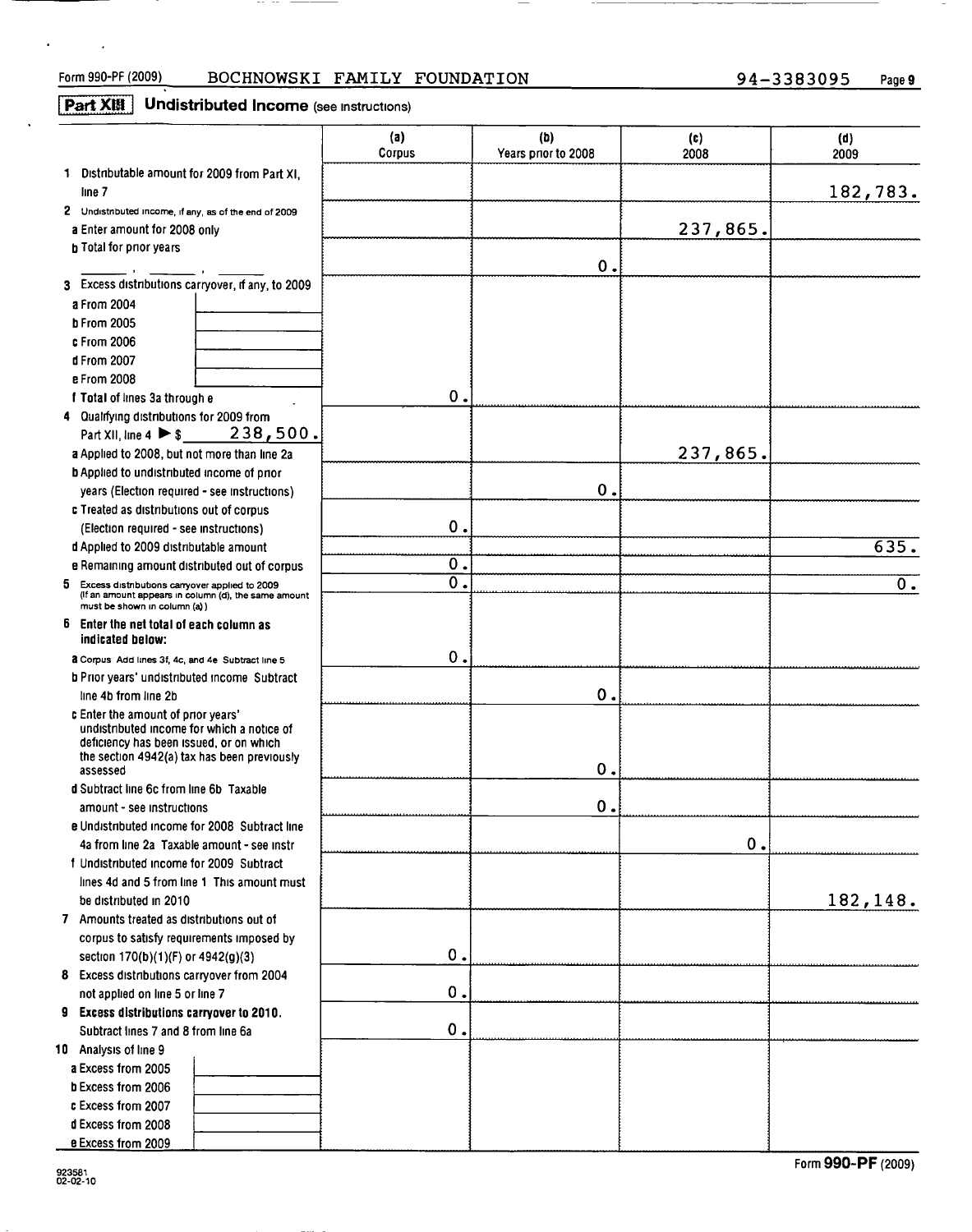| Form 990-PF (2009)                                                                                                                                                                                                                              |          | BOCHNOWSKI FAMILY FOUNDATION |               |               | 94-3383095<br>Page 10 |
|-------------------------------------------------------------------------------------------------------------------------------------------------------------------------------------------------------------------------------------------------|----------|------------------------------|---------------|---------------|-----------------------|
| Part XIV   Private Operating Foundations (see instructions and Part VII-A, question 9)                                                                                                                                                          |          |                              |               | N/A           |                       |
| 1 a if the foundation has received a ruling or determination letter that it is a private operating<br>foundation, and the ruling is effective for 2009, enter the date of the ruling                                                            |          |                              |               |               |                       |
| <b>b</b> Check box to indicate whether the foundation is a private operating foundation described in section                                                                                                                                    |          |                              |               | 4942(j)(3) or | 4942(J)(5)            |
| 2 a Enter the lesser of the adjusted net                                                                                                                                                                                                        | Tax year |                              | Prior 3 years |               |                       |
| income from Part I or the minimum                                                                                                                                                                                                               | (a) 2009 | $(b)$ 2008                   | (c) 2007      | $(d)$ 2006    | (e) Total             |
| investment return from Part X for                                                                                                                                                                                                               |          |                              |               |               |                       |
| each year listed                                                                                                                                                                                                                                |          |                              |               |               |                       |
| $b$ 85% of line 2a                                                                                                                                                                                                                              |          |                              |               |               |                       |
| c Qualifying distributions from Part XII.                                                                                                                                                                                                       |          |                              |               |               |                       |
| line 4 for each year listed                                                                                                                                                                                                                     |          |                              |               |               |                       |
| d Amounts included in line 2c not                                                                                                                                                                                                               |          |                              |               |               |                       |
| used directly for active conduct of                                                                                                                                                                                                             |          |                              |               |               |                       |
| exempt activities                                                                                                                                                                                                                               |          |                              |               |               |                       |
| e Qualifying distributions made directly                                                                                                                                                                                                        |          |                              |               |               |                       |
| for active conduct of exempt activities.                                                                                                                                                                                                        |          |                              |               |               |                       |
| Subtract line 2d from line 2c                                                                                                                                                                                                                   |          |                              |               |               |                       |
| Complete 3a, b, or c for the<br>3                                                                                                                                                                                                               |          |                              |               |               |                       |
| alternative test relied upon<br>a "Assets" alternative test - enter                                                                                                                                                                             |          |                              |               |               |                       |
| (1) Value of all assets                                                                                                                                                                                                                         |          |                              |               |               |                       |
| (2) Value of assets qualifying<br>under section $4942(j)(3)(B)(i)$                                                                                                                                                                              |          |                              |               |               |                       |
| <b>b</b> "Endowment" alternative test - enter<br>2/3 of minimum investment return<br>shown in Part X, line 6 for each year<br>listed                                                                                                            |          |                              |               |               |                       |
| c "Support" alternative test - enter                                                                                                                                                                                                            |          |                              |               |               |                       |
| (1) Total support other than gross<br>investment income (interest,<br>dividends, rents, payments on<br>securities loans (section<br>$512(a)(5)$ , or royalties)                                                                                 |          |                              |               |               |                       |
| (2) Support from general public<br>and 5 or more exempt                                                                                                                                                                                         |          |                              |               |               |                       |
| organizations as provided in<br>section 4942(j)(3)(B)(iii)                                                                                                                                                                                      |          |                              |               |               |                       |
| (3) Largest amount of support from                                                                                                                                                                                                              |          |                              |               |               |                       |
| an exempt organization                                                                                                                                                                                                                          |          |                              |               |               |                       |
| (4) Gross investment income                                                                                                                                                                                                                     |          |                              |               |               |                       |
| Part XV Supplementary Information (Complete this part only if the foundation had \$5,000 or more in assets<br>at any time during the year-see the instructions.)                                                                                |          |                              |               |               |                       |
| Information Regarding Foundation Managers:<br>1                                                                                                                                                                                                 |          |                              |               |               |                       |
| a List any managers of the foundation who have contributed more than 2% of the total contributions received by the foundation before the close of any tax<br>year (but only if they have contributed more than \$5,000) (See section 507(d)(2)) |          |                              |               |               |                       |

## SEE STATEMENT <sup>7</sup>

**b** List any managers of the foundation who own 10% or more of the stock of a corporation (or an equally large portion of the ownership of a partnership or other entity) of which the foundation has a 10% or greater interest

### NONE

2 Information Regarding Contribution, Grant, Gift, Loan, Scholarship, etc., Programs:

Check here  $\blacktriangleright \boxed{X}$  if the foundation only makes contributions to preselected charitable organizations and does not accept unsolicited requests for funds If the foundation makes gifts, grants, etc (see instructions) to individuals or organizations under other conditions, complete items 2a, b, c, and d

a The name, address, and telephone number of the person to whom applications should be addressed:

b The form in which applications should be submitted and information and materials they should include

<sup>c</sup> Any submission deadlines

d Any restrictions or limitations on awards, such as by geographical areas, charitable fields , kinds of institutions , or other factors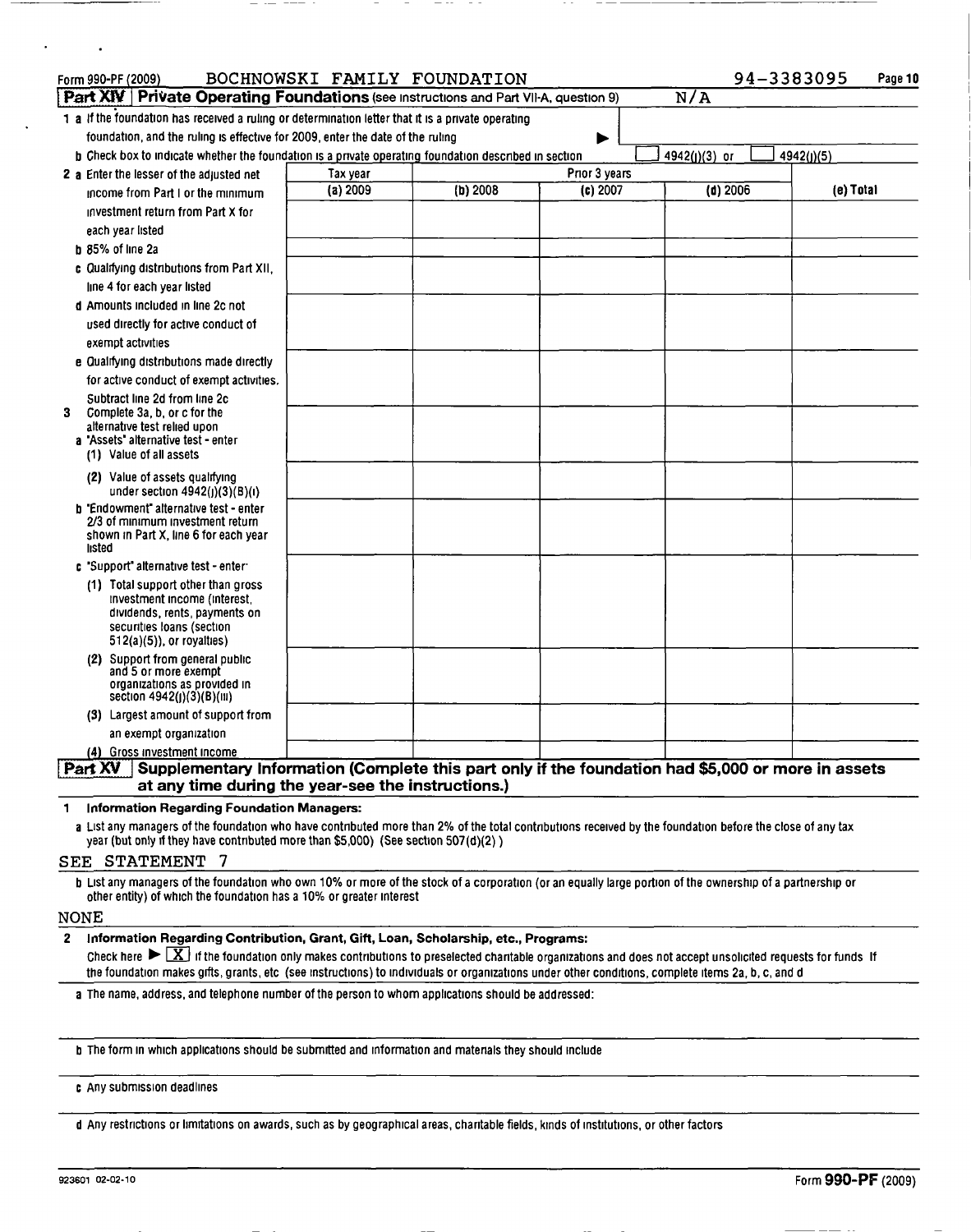# Form 990-PF (2009) BOCHNOWSKI FAMILY FOUNDATION 94-3383095 Page 11

Information

 $\overline{\phantom{a}}$ 

 $\ddot{\phantom{a}}$ 

 $\sim 10^{11}$  km  $^{-1}$ 

| <u> 2000 - 2000 - 2000 - 2000 - 2000 - 2000 - 2000 - 2000 - 2000 - 2000 - 2000 - 2000 - 2000 - 2000 - 2000 - 200</u><br>3 Grants and Contributions Paid During the Year or Approved for Future Payment |                                                                                                                    |                        |                                              |                 |
|--------------------------------------------------------------------------------------------------------------------------------------------------------------------------------------------------------|--------------------------------------------------------------------------------------------------------------------|------------------------|----------------------------------------------|-----------------|
| Recipient                                                                                                                                                                                              | If recipient is an individual,<br>show any relationship to<br>any foundation manager<br>or substantial contributor | Foundation             | Purpose of grant or<br>contribution          | Amount          |
| Name and address (home or business)                                                                                                                                                                    |                                                                                                                    | status of<br>recipient |                                              |                 |
| a Paid during the year<br>VARIOUS ORGANIZED<br>CHARITIES - SEE ATTACHED<br><b>SCHEDULE</b>                                                                                                             | NONE                                                                                                               | PUBLIC<br>CHARITIES    | SEE ATTACHED<br>SCHEDULE FOR<br>DESCRIPTIONS | 238,500.        |
|                                                                                                                                                                                                        |                                                                                                                    |                        |                                              |                 |
|                                                                                                                                                                                                        |                                                                                                                    |                        |                                              |                 |
|                                                                                                                                                                                                        |                                                                                                                    |                        |                                              |                 |
| <u>Total</u><br><b>b</b> Approved for future payment                                                                                                                                                   |                                                                                                                    |                        | $\rightarrow$ 3a                             | <u>238,500.</u> |
| <b>NONE</b>                                                                                                                                                                                            |                                                                                                                    |                        |                                              |                 |
| Total                                                                                                                                                                                                  |                                                                                                                    |                        | $\triangleright$ 3b                          | $\overline{0.}$ |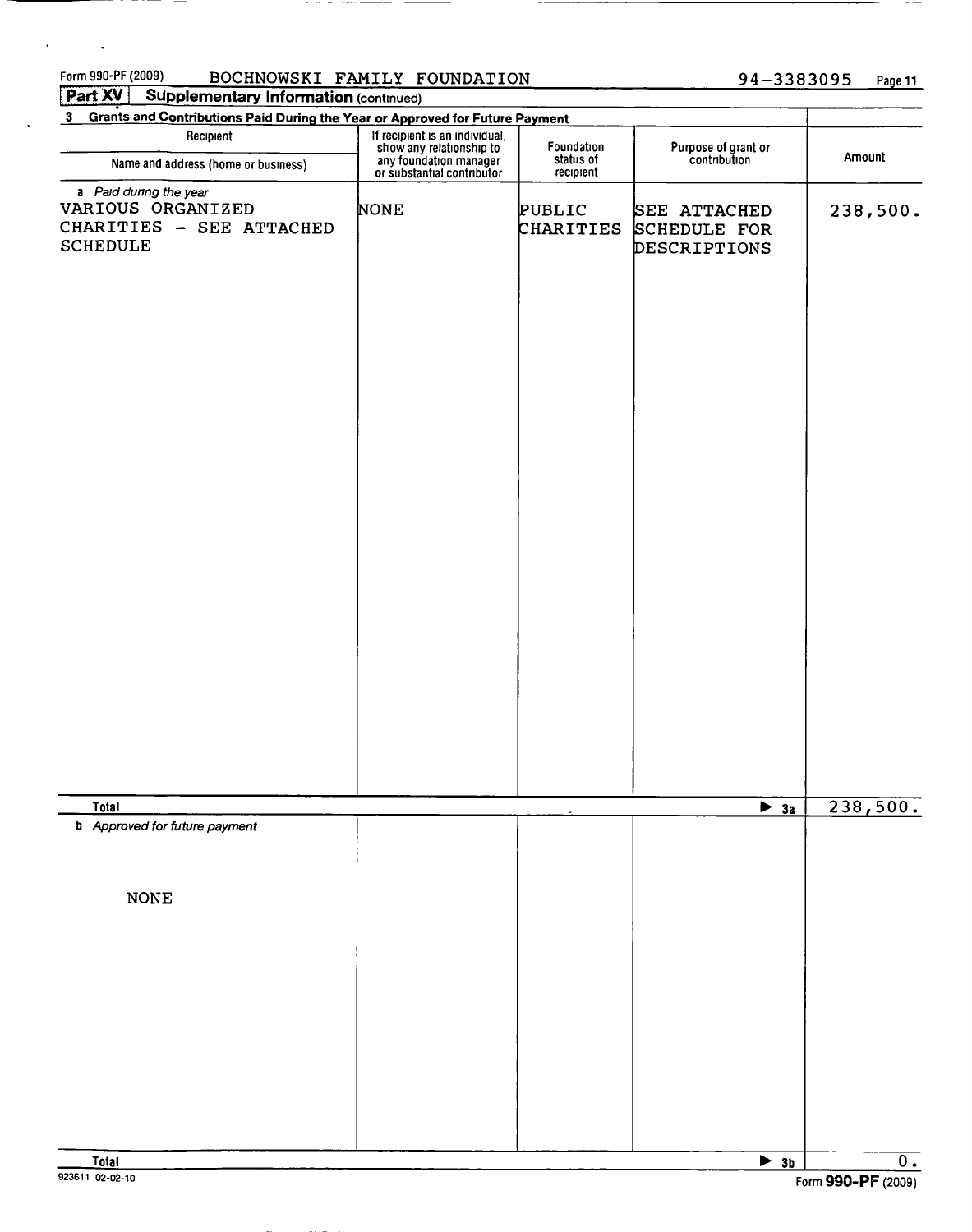$\ddot{\phantom{a}}$ 

# Form 990-PF (2009) BOCHNOWSKI FAMILY FOUNDATION 94-3383095 Page 12

# $\sqrt{\frac{Part XVI-A}{ATE}}$  Analysis of Income-Producing Activities

| Enter gross amounts unless otherwise indicated                                                                                                                                                                                       |                                | Unrelated business income |                                  | Excluded by section 512, 513, or 514 | (e)                                  |
|--------------------------------------------------------------------------------------------------------------------------------------------------------------------------------------------------------------------------------------|--------------------------------|---------------------------|----------------------------------|--------------------------------------|--------------------------------------|
| 1 Program service revenue                                                                                                                                                                                                            | (a)<br><b>Business</b><br>code | (b)<br>Amount             | Exclu-<br>Exclu-<br>sion<br>code | (d)<br>Amount                        | Related or exempt<br>function income |
|                                                                                                                                                                                                                                      |                                |                           |                                  |                                      |                                      |
|                                                                                                                                                                                                                                      |                                |                           |                                  |                                      |                                      |
| h                                                                                                                                                                                                                                    |                                |                           |                                  |                                      |                                      |
| с                                                                                                                                                                                                                                    |                                |                           |                                  |                                      |                                      |
|                                                                                                                                                                                                                                      |                                |                           |                                  |                                      |                                      |
|                                                                                                                                                                                                                                      |                                |                           |                                  |                                      |                                      |
| Fees and contracts from government agencies                                                                                                                                                                                          |                                |                           |                                  |                                      |                                      |
| U.                                                                                                                                                                                                                                   |                                |                           |                                  |                                      |                                      |
| 2 Membership dues and assessments                                                                                                                                                                                                    |                                |                           |                                  |                                      |                                      |
| 3 Interest on savings and temporary cash<br><b>Investments</b>                                                                                                                                                                       |                                |                           | 14                               | 94.                                  |                                      |
| 4 Dividends and interest from securities                                                                                                                                                                                             |                                |                           | $\overline{14}$                  | 52, 147.                             |                                      |
|                                                                                                                                                                                                                                      |                                |                           |                                  |                                      |                                      |
| 5 Net rental income or (loss) from real estate                                                                                                                                                                                       |                                |                           |                                  |                                      |                                      |
| a Debt-financed property                                                                                                                                                                                                             |                                |                           |                                  |                                      |                                      |
| <b>b</b> Not debt-financed property                                                                                                                                                                                                  |                                |                           |                                  |                                      |                                      |
| 6 Net rental income or (loss) from personal                                                                                                                                                                                          |                                |                           |                                  |                                      |                                      |
| property                                                                                                                                                                                                                             |                                |                           |                                  |                                      |                                      |
| 7 Other Investment Income                                                                                                                                                                                                            |                                |                           |                                  |                                      |                                      |
| 8 Gain or (loss) from sales of assets other                                                                                                                                                                                          |                                |                           |                                  |                                      |                                      |
| than inventory                                                                                                                                                                                                                       |                                |                           | 18                               | $-78, 489.$                          |                                      |
| 9 Net income or (loss) from special events                                                                                                                                                                                           |                                |                           |                                  |                                      |                                      |
| 10 Gross profit or (loss) from sales of inventory                                                                                                                                                                                    |                                |                           |                                  |                                      |                                      |
| 11 Other revenue                                                                                                                                                                                                                     |                                |                           |                                  |                                      |                                      |
| a                                                                                                                                                                                                                                    |                                |                           |                                  |                                      |                                      |
|                                                                                                                                                                                                                                      |                                |                           |                                  |                                      |                                      |
| <u> 1989 - Andrea Stadt British, mars and de la construction of the state of the state of the state of the state of the state of the state of the state of the state of the state of the state of the state of the state of the </u> |                                |                           |                                  |                                      |                                      |
|                                                                                                                                                                                                                                      |                                |                           |                                  |                                      |                                      |
|                                                                                                                                                                                                                                      |                                |                           |                                  |                                      |                                      |
| 12 Subtotal Add columns (b), (d), and (e)                                                                                                                                                                                            |                                |                           | 0.                               | $-26, 248.$                          | 0.                                   |
| 13 Total. Add line 12, columns (b), (d), and (e)                                                                                                                                                                                     |                                |                           |                                  | 13                                   | $-26, 248.$                          |

(See worksheet in line 13 instructions to verify calculations )

| Part XVI-B Relationship of Activities to the Accomplishment of Exempt Purposes |  |
|--------------------------------------------------------------------------------|--|
|                                                                                |  |

| Line No. | Explain below how each activity for which income is reported in column (e) of Part XVI-A contributed importantly to the accomplishment of<br>the foundation's exempt purposes (other than by providing funds for such purposes) |
|----------|---------------------------------------------------------------------------------------------------------------------------------------------------------------------------------------------------------------------------------|
|          | N/A                                                                                                                                                                                                                             |
|          |                                                                                                                                                                                                                                 |
|          |                                                                                                                                                                                                                                 |
|          |                                                                                                                                                                                                                                 |
|          |                                                                                                                                                                                                                                 |
|          |                                                                                                                                                                                                                                 |
|          |                                                                                                                                                                                                                                 |
|          |                                                                                                                                                                                                                                 |
|          |                                                                                                                                                                                                                                 |
|          |                                                                                                                                                                                                                                 |
|          |                                                                                                                                                                                                                                 |
|          |                                                                                                                                                                                                                                 |
|          |                                                                                                                                                                                                                                 |
|          |                                                                                                                                                                                                                                 |
|          |                                                                                                                                                                                                                                 |
|          |                                                                                                                                                                                                                                 |
|          |                                                                                                                                                                                                                                 |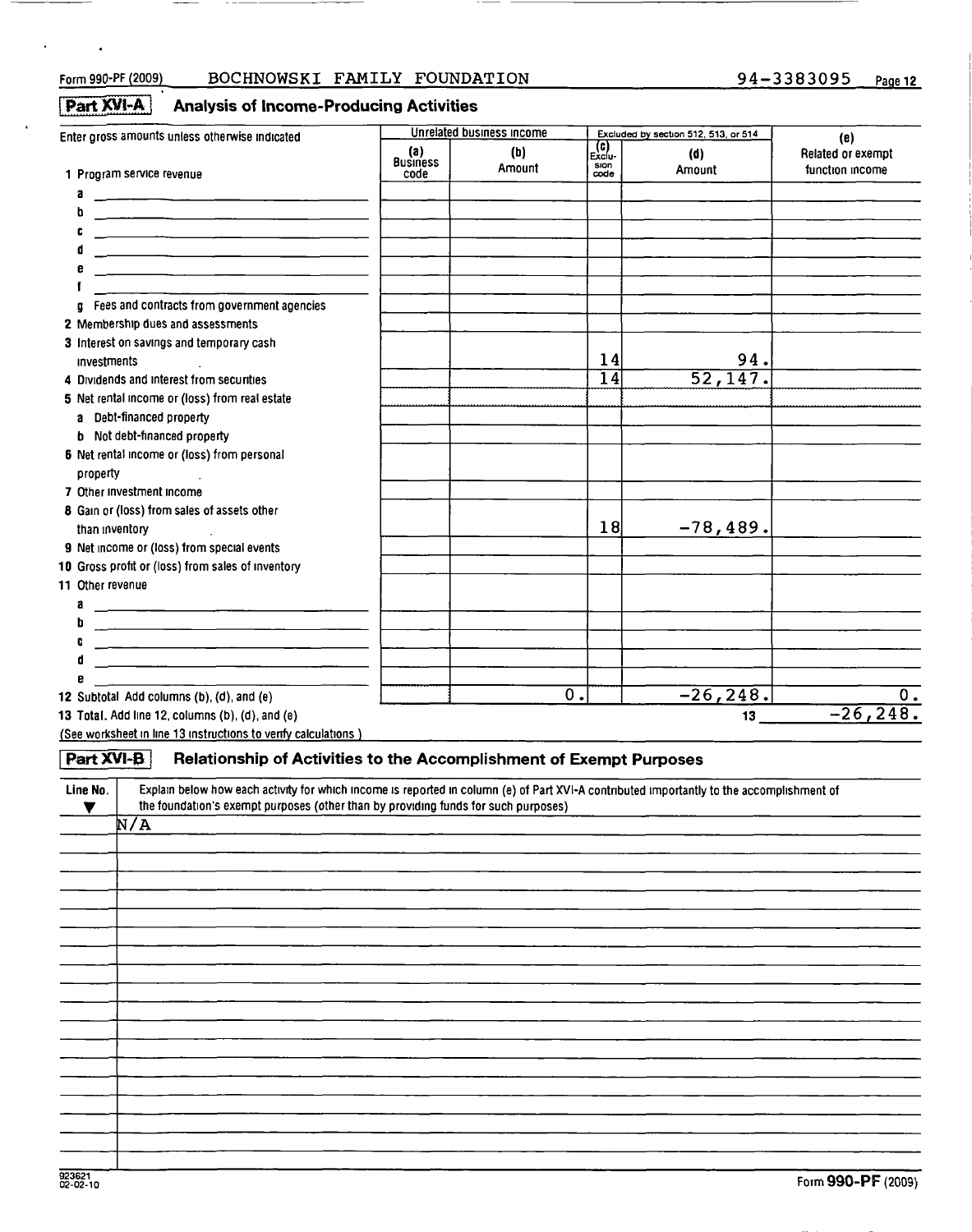|              |                        | Form 990-PF (2009)                                         | BOCHNOWSKI FAMILY FOUNDATION                                                                                                          |                          | 94-3383095                                                                                                                                                                            |                    |        | Page 13               |
|--------------|------------------------|------------------------------------------------------------|---------------------------------------------------------------------------------------------------------------------------------------|--------------------------|---------------------------------------------------------------------------------------------------------------------------------------------------------------------------------------|--------------------|--------|-----------------------|
|              | Part XVII              | <b>Exempt Organizations</b>                                |                                                                                                                                       |                          | Information Regarding Transfers To and Transactions and Relationships With Noncharitable                                                                                              |                    |        |                       |
| $\mathbf{1}$ |                        |                                                            | Did the organization directly or indirectly engage in any of the following with any other organization described in section 501(c) of |                          |                                                                                                                                                                                       |                    | Yes No |                       |
|              |                        |                                                            | the Code (other than section 501(c)(3) organizations) or in section 527, relating to political organizations?                         |                          |                                                                                                                                                                                       |                    |        |                       |
|              |                        |                                                            | a Transfers from the reporting foundation to a noncharitable exempt organization of                                                   |                          |                                                                                                                                                                                       |                    |        |                       |
|              | $(1)$ Cash             | (2) Other assets                                           |                                                                                                                                       |                          |                                                                                                                                                                                       | 1a(1)              |        | X.<br>$\mathbf{x}$    |
|              |                        | <b>b</b> Other transactions                                |                                                                                                                                       |                          |                                                                                                                                                                                       | 1a(2)              |        |                       |
|              |                        | (1) Sales of assets to a noncharitable exempt organization |                                                                                                                                       |                          |                                                                                                                                                                                       | 1b(1)              |        | X                     |
|              |                        |                                                            | (2) Purchases of assets from a noncharitable exempt organization                                                                      |                          |                                                                                                                                                                                       | 1b(2)              |        | $\mathbf{x}$          |
|              |                        | (3) Rental of facilities, equipment, or other assets       |                                                                                                                                       |                          |                                                                                                                                                                                       | 1b(3)              |        | X                     |
|              |                        | (4) Reimbursement arrangements                             |                                                                                                                                       |                          |                                                                                                                                                                                       | 1b(4)              |        | X.                    |
|              |                        | (5) Loans or loan guarantees                               |                                                                                                                                       |                          |                                                                                                                                                                                       | 1 <sub>b</sub> (5) |        | X.                    |
|              |                        |                                                            | (6) Performance of services or membership or fundraising solicitations                                                                |                          |                                                                                                                                                                                       | 1 <sub>b</sub> (6) |        | $\mathbf{X}$          |
|              |                        |                                                            | c Sharing of facilities, equipment, mailing lists, other assets, or paid employees                                                    |                          |                                                                                                                                                                                       | 1c                 |        | $\overline{X}$        |
|              |                        |                                                            |                                                                                                                                       |                          | d If the answer to any of the above is "Yes," complete the following schedule Column (b) should always show the fair market value of the goods, other assets,                         |                    |        |                       |
|              |                        |                                                            |                                                                                                                                       |                          | or services given by the reporting foundation If the foundation received less than fair market value in any transaction or sharing arrangement, show in                               |                    |        |                       |
|              | $(a)$ Line no          | (b) Amount involved                                        | column (d) the value of the goods, other assets, or services received<br>(c) Name of noncharitable exempt organization                |                          |                                                                                                                                                                                       |                    |        |                       |
|              |                        |                                                            | N/A                                                                                                                                   |                          | (d) Description of transfers, transactions, and shanng arrangements                                                                                                                   |                    |        |                       |
|              |                        |                                                            |                                                                                                                                       |                          |                                                                                                                                                                                       |                    |        |                       |
|              |                        |                                                            |                                                                                                                                       |                          |                                                                                                                                                                                       |                    |        |                       |
|              |                        |                                                            |                                                                                                                                       |                          |                                                                                                                                                                                       |                    |        |                       |
|              |                        |                                                            |                                                                                                                                       |                          |                                                                                                                                                                                       |                    |        |                       |
|              |                        |                                                            |                                                                                                                                       |                          |                                                                                                                                                                                       |                    |        |                       |
|              |                        |                                                            |                                                                                                                                       |                          |                                                                                                                                                                                       |                    |        |                       |
|              |                        |                                                            |                                                                                                                                       |                          |                                                                                                                                                                                       |                    |        |                       |
|              |                        |                                                            |                                                                                                                                       |                          |                                                                                                                                                                                       |                    |        |                       |
|              |                        |                                                            |                                                                                                                                       |                          |                                                                                                                                                                                       |                    |        |                       |
|              |                        |                                                            |                                                                                                                                       |                          |                                                                                                                                                                                       |                    |        |                       |
|              |                        |                                                            |                                                                                                                                       |                          |                                                                                                                                                                                       |                    |        |                       |
|              |                        |                                                            |                                                                                                                                       |                          |                                                                                                                                                                                       |                    |        |                       |
|              |                        |                                                            |                                                                                                                                       |                          |                                                                                                                                                                                       |                    |        |                       |
|              |                        |                                                            |                                                                                                                                       |                          |                                                                                                                                                                                       |                    |        |                       |
|              |                        |                                                            | 2a Is the foundation directly or indirectly affiliated with, or related to, one or more tax-exempt organizations described            |                          |                                                                                                                                                                                       |                    |        |                       |
|              |                        |                                                            | in section 501(c) of the Code (other than section 501(c)(3)) or in section 527?                                                       |                          |                                                                                                                                                                                       | Yes                |        | $\boxed{\text{X}}$ No |
|              |                        | <b>b</b> If 'Yes,' complete the following schedule         |                                                                                                                                       |                          |                                                                                                                                                                                       |                    |        |                       |
|              |                        | (a) Name of organization<br>N/A                            |                                                                                                                                       | (b) Type of organization | (c) Description of relationship                                                                                                                                                       |                    |        |                       |
|              |                        |                                                            |                                                                                                                                       |                          |                                                                                                                                                                                       |                    |        |                       |
|              |                        |                                                            |                                                                                                                                       |                          |                                                                                                                                                                                       |                    |        |                       |
|              |                        |                                                            |                                                                                                                                       |                          |                                                                                                                                                                                       |                    |        |                       |
|              |                        |                                                            |                                                                                                                                       |                          |                                                                                                                                                                                       |                    |        |                       |
|              |                        |                                                            |                                                                                                                                       |                          | Under penalties of pagury declare that I have examined this return, including accompanying schedules and statements, and to the best of my knowledge and belief, it is true, correct, |                    |        |                       |
|              |                        |                                                            | and complete Declaration of treplarer (other than taxpayer or Reuclary) is based on all informat                                      |                          |                                                                                                                                                                                       |                    |        |                       |
|              |                        | D                                                          |                                                                                                                                       |                          |                                                                                                                                                                                       |                    |        |                       |
|              |                        | Signature of office of trustee                             |                                                                                                                                       |                          |                                                                                                                                                                                       |                    |        |                       |
| Sign Here    |                        | Preparer⁄s<br>signature                                    |                                                                                                                                       |                          |                                                                                                                                                                                       |                    |        |                       |
|              | Paid                   |                                                            | FRANK, RIMERMAN & CO. LI                                                                                                              |                          |                                                                                                                                                                                       |                    |        |                       |
|              | Preparer's<br>Use Only | Firm's name (or yours<br>1801<br>il self-employed).        | PAGE MILL ROAD                                                                                                                        |                          |                                                                                                                                                                                       |                    |        |                       |
|              |                        | address, and ZIP code                                      | PALO ALTO, CA 94304                                                                                                                   |                          |                                                                                                                                                                                       |                    |        |                       |
|              |                        |                                                            |                                                                                                                                       |                          |                                                                                                                                                                                       |                    |        |                       |
|              |                        |                                                            |                                                                                                                                       |                          |                                                                                                                                                                                       |                    |        |                       |
|              |                        |                                                            |                                                                                                                                       |                          |                                                                                                                                                                                       |                    |        |                       |

 $\overline{\phantom{a}}$ 

 $\ddot{\phantom{a}}$ 

 $\cdot$ 

 $\bar{z}$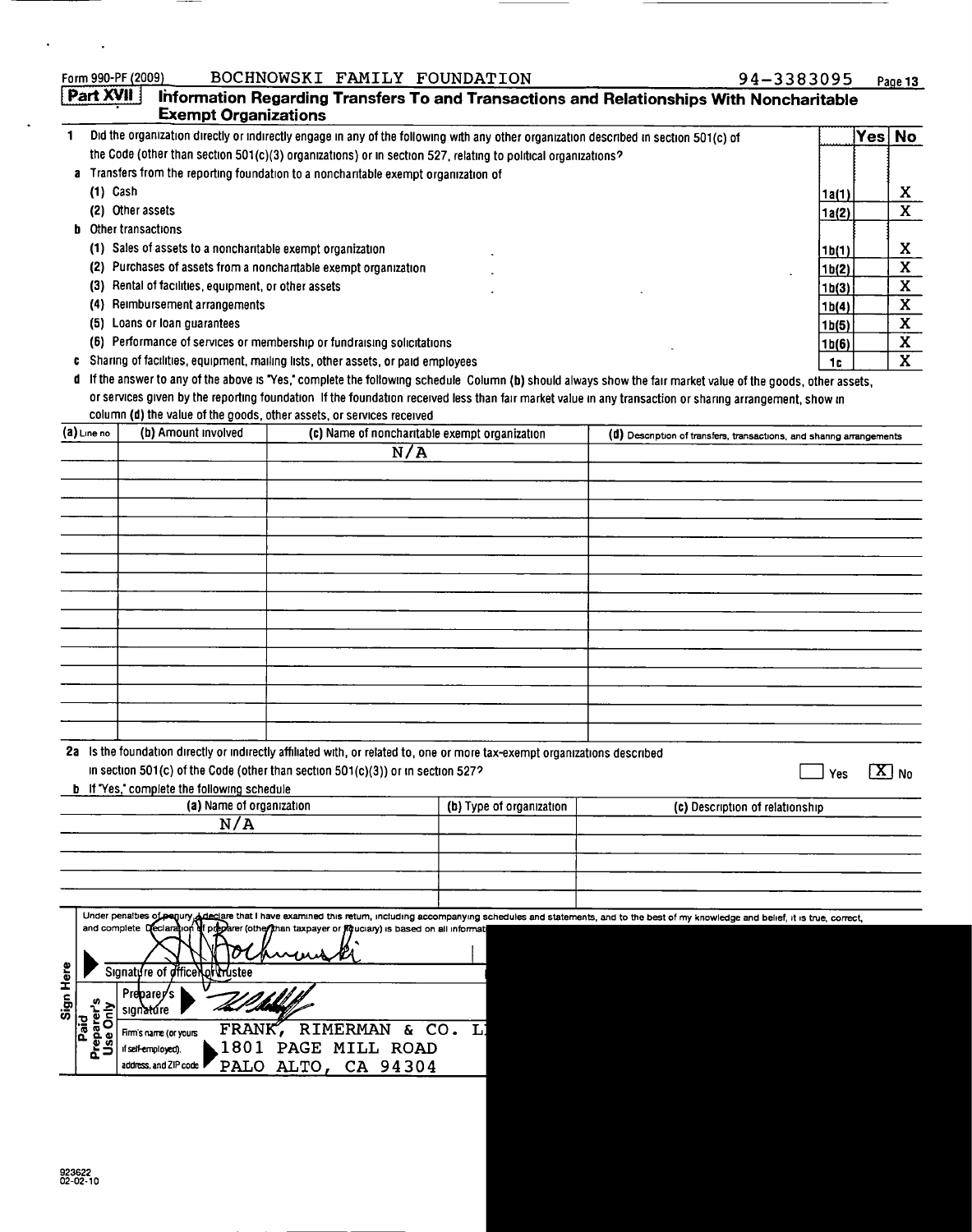### Schedule B (Form 990, 990-EZ, or 990-PF) Department of the Treasury Internal Revenue Service

# Schedule of Contributors

► Attach to Form 990, 990-EZ, or 990-PF.

OMB No 1545-0047

2009

Employer identification number

94-3383095

|  |  | Name of the organization |
|--|--|--------------------------|
|--|--|--------------------------|

## BOCHNOWSKI FAMILY FOUNDATION

| <b>Organization type (</b> check one): |                                                                           |  |  |  |
|----------------------------------------|---------------------------------------------------------------------------|--|--|--|
| Filers of:                             | <b>Section:</b>                                                           |  |  |  |
| Form 990 or 990-EZ                     | 501(c)<br>) (enter number) organization                                   |  |  |  |
|                                        | 4947(a)(1) nonexempt charitable trust not treated as a private foundation |  |  |  |
|                                        | 527 political organization                                                |  |  |  |
| Form 990-PF                            | $\mathbf{X}$<br>501(c)(3) exempt private foundation                       |  |  |  |
|                                        | 4947(a)(1) nonexempt chantable trust treated as a private foundation      |  |  |  |
|                                        |                                                                           |  |  |  |

0 501(c)(3) taxable private foundation

Check if your organization is covered by the General Rule or a Special Rule.

Note. Only a section 501(c)(7), (8), or (10) organization can check boxes for both the General Rule and a Special Rule. See instructions.

### General Rule

 $[X]$  For an organization filing Form 990, 990-EZ, or 990-PF that received, during the year, \$5,000 or more (in money or property) from any one contributor . Complete Parts <sup>I</sup> and II.

### Special Rules

For a section 501(c)(3) organization filing Form 990 or 990-EZ that met the 33 1/3% support test of the regulations under sections 509(a)(1) and 170(b)(1)(A)(vi), and received from any one contributor, during the year, a contribution of the greater of (1) \$5,000 or (2) 2% of the amount on (i) Form 990, Part VIII, line 1h or (ii) Form 990-EZ, line 1. Complete Parts I and II.

For a section 501(c)(7), (8), or (10) organization filing Form 990 or 990-EZ that received from any one contributor, during the year, aggregate contributions of more than \$1,000 for use exclusively for religious, charitable, scientific, literary, or educational purposes, or the prevention of cruelty to children or animals . Complete Parts I, II, and III.

 $\Box$  For a section 501(c)(7), (8), or (10) organization filing Form 990 or 990-EZ that received from any one contributor, during the year, contributions for use exclusively for religious, charitable, etc., purposes, but these contributions did not aggregate to more than \$1,000. If this box is checked, enter here the total contributions that were received during the year for an exclusively religious, charitable, etc., purpose. Do not complete any of the parts unless the General Rule applies to this organization because it received nonexclusively religious, charitable, etc., contributions of \$5,000 or more during the year.  $\blacktriangleright$  \$

Caution . An organization that is not covered by the General Rule and/or the Special Rules does not file Schedule B (Form 990, 990-EZ, or 990-PF), but it must answer 'No' on Part IV, line 2 of its Form 990, or check the box on line H of its Form 990-EZ, or on line 2 of its Form 990-PF, to certify that it does not meet the filing requirements of Schedule B (Form 990, 990-EZ, or 990-PF).

LHA For Privacy Act and Paperwork Reduction Act Notice, see the Instructions for Form 990, 990-EZ, or 990-PF.

Schedule B (Form 990, 990-EZ, or 990-PF) (2009)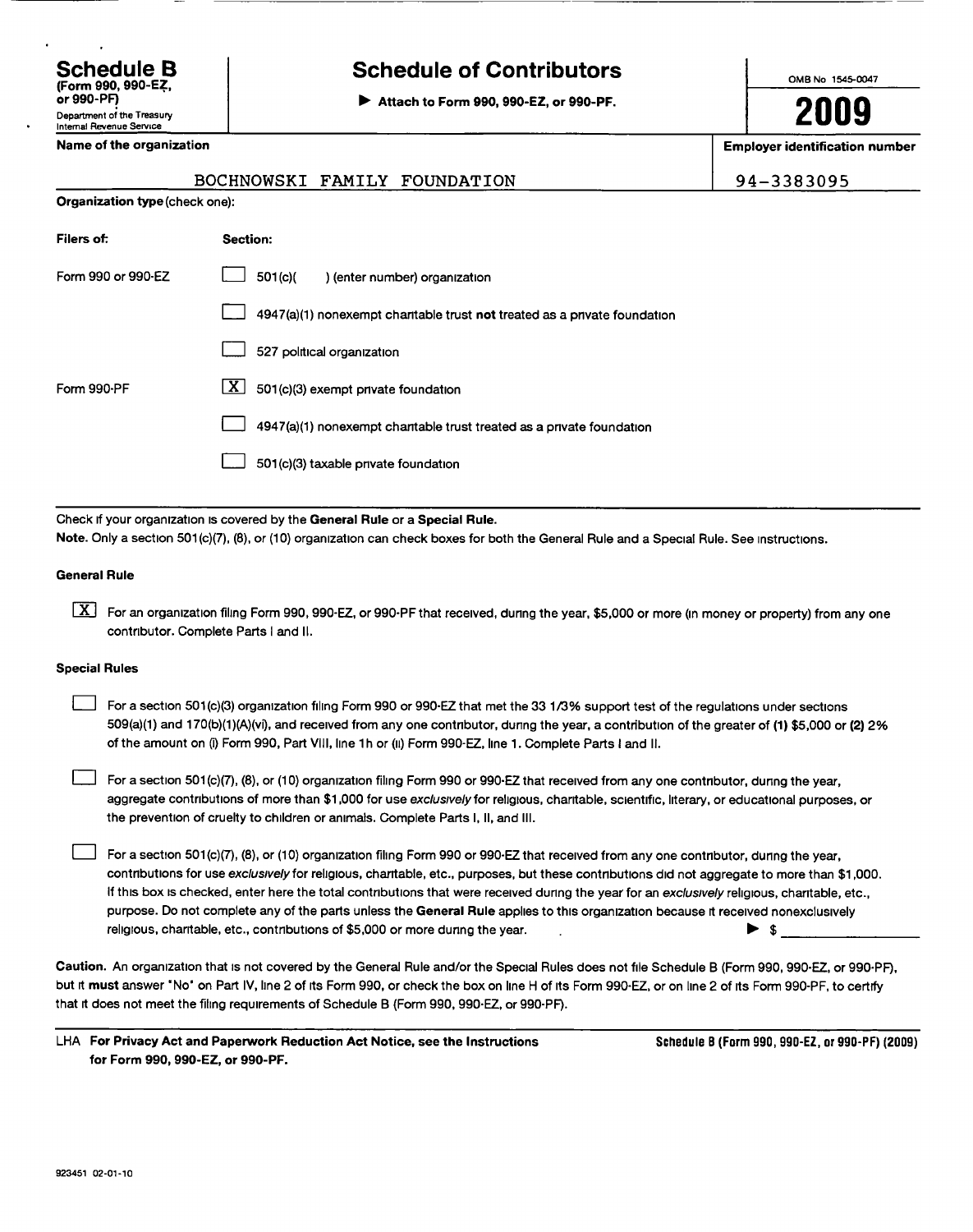### Schedule B (Form 990, 990-EZ, or 990-PF) (2009)

| Name of organization |  |  |  |
|----------------------|--|--|--|
|----------------------|--|--|--|

 $\overline{\phantom{a}}$ 

# BOCHNOWSKI FAMILY FOUNDATION 94-3383095

# Page  $1$  of  $1$  of Part I

Employer identification number

## Part I Contributors (see instructions)

| (a) | (b)                                                                               | (c)                            | (d)                                                                                              |
|-----|-----------------------------------------------------------------------------------|--------------------------------|--------------------------------------------------------------------------------------------------|
| No. | Name, address, and ZIP + 4                                                        | <b>Aggregate contributions</b> | Type of contribution                                                                             |
| 1   | JAMES AND JANET BOCHNOWSKI<br>28 CAMINO POR LOS ARBOLES<br>ATHERTON, CA 940275941 | 23,415.<br>\$                  | Person<br>Payroll<br>Noncash<br>(Complete Part II if there<br>is a noncash contribution.)        |
| (a) | (b)                                                                               | (c)                            | (d)                                                                                              |
| No. | Name, address, and ZIP + 4                                                        | <b>Aggregate contributions</b> | Type of contribution                                                                             |
|     |                                                                                   | \$                             | Person<br>Payroll<br><b>Noncash</b><br>(Complete Part II if there<br>is a noncash contribution.) |
| (a) | (b)                                                                               | (c)                            | (d)                                                                                              |
| No. | Name, address, and ZIP + 4                                                        | <b>Aggregate contributions</b> | Type of contribution                                                                             |
|     |                                                                                   | \$                             | Person<br>Payroll<br><b>Noncash</b><br>(Complete Part II if there<br>is a noncash contribution.) |
| (a) | (b)                                                                               | (c)                            | (d)                                                                                              |
| No. | Name, address, and ZIP + 4                                                        | <b>Aggregate contributions</b> | Type of contribution                                                                             |
|     |                                                                                   | \$                             | Person<br>Payroll<br><b>Noncash</b><br>(Complete Part II if there<br>is a noncash contribution.) |
| (a) | (b)                                                                               | (c)                            | (d)                                                                                              |
| No. | Name, address, and ZIP + 4                                                        | <b>Aggregate contributions</b> | Type of contribution                                                                             |
|     |                                                                                   | $$^{\circ}$                    | Person<br>Payroll<br>Noncash<br>(Complete Part II if there<br>is a noncash contribution.)        |
| (a) | (b)                                                                               | (c)                            | (d)                                                                                              |
| No. | Name, address, and ZIP + 4                                                        | <b>Aggregate contributions</b> | Type of contribution                                                                             |
|     |                                                                                   | \$                             | Person<br>Payroll<br>Noncash<br>(Complete Part II if there<br>is a noncash contribution.)        |

 $-$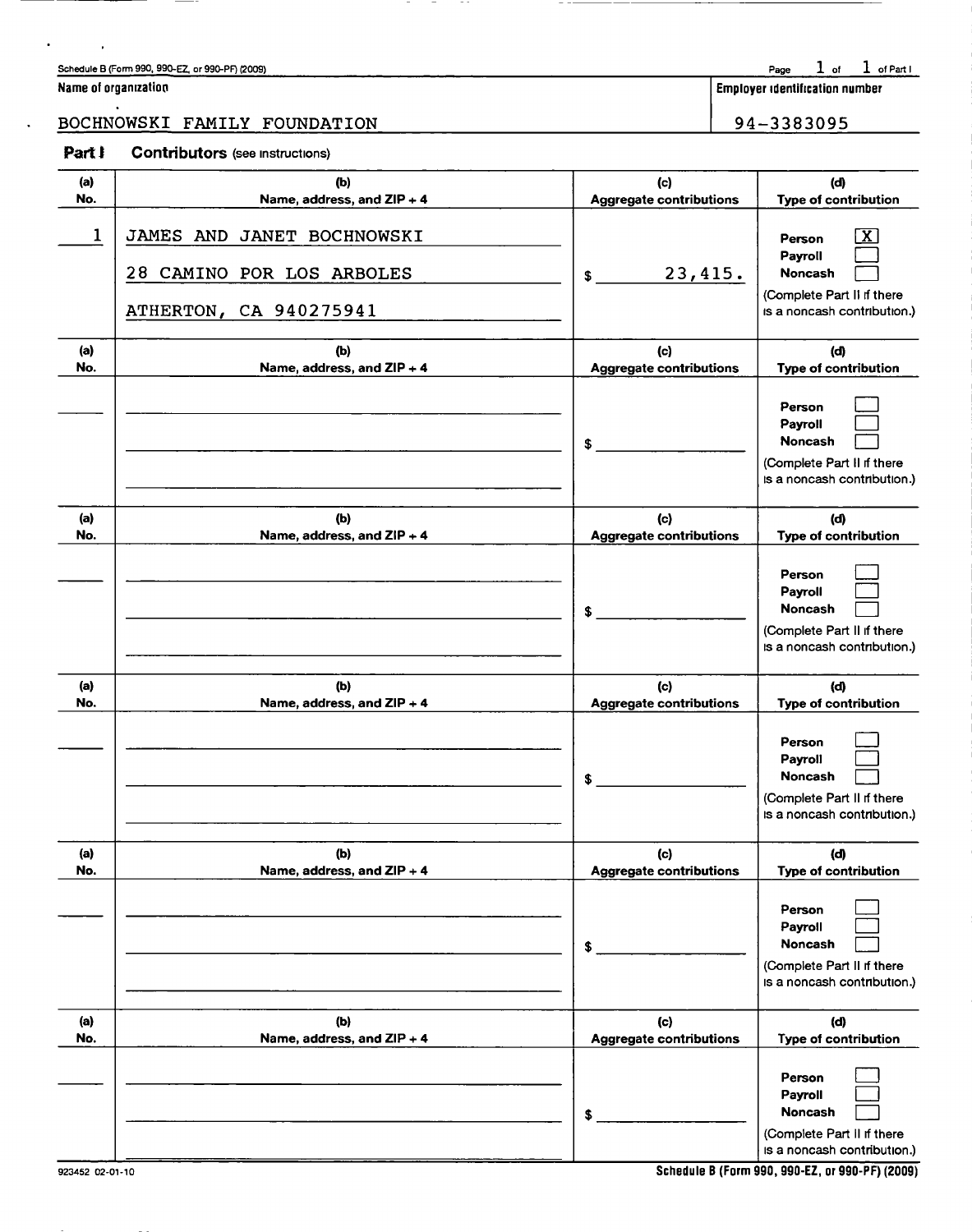# BOCHNOWSKI FAMILY FOUNDATION<br>Part IV Capital Gains and Losses for Tax on Investment Income

 $\Delta$ 

|                                                                                               | (a) List and describe the kind(s) of property sold, e.g., real estate,<br>2-story brick warehouse, or common stock, 200 shs MLC Co. |                                                     | P - Purchase | (b) How acquired (c) Date acquired<br>(mo, day, yr)                     | (d) Date sold<br>(mo, day, yr) |
|-----------------------------------------------------------------------------------------------|-------------------------------------------------------------------------------------------------------------------------------------|-----------------------------------------------------|--------------|-------------------------------------------------------------------------|--------------------------------|
| 1,036 SHS - APOLLO GROUP INC                                                                  |                                                                                                                                     |                                                     | D - Donation |                                                                         | 02/27/09                       |
| 1а                                                                                            | $b$ 1,659 SHS - COLGATE-PALMOLIVE CO                                                                                                |                                                     |              | VARIOUS<br>VARIOUS                                                      | 03/24 <br>109                  |
|                                                                                               | $c$ 773 SHS - COSTCO WHOLESALE CORP                                                                                                 |                                                     |              | VARIOUS                                                                 | 04/13/09                       |
|                                                                                               | d SUNCOR ENERGY COM - CASH IN LIEU                                                                                                  |                                                     |              | VARIOUS                                                                 | 08/04/09                       |
|                                                                                               | $_{e}$ 3, 362 SHS - AUTOMATIC DATA PROCESSING                                                                                       | <b>INC</b>                                          |              | VARIOUS                                                                 | 03/26/09                       |
| $f$ 1,050 SHS - APOLLO GROUP INC                                                              |                                                                                                                                     |                                                     |              | VARIOUS                                                                 | 01/22<br>09'                   |
| g 838 SHS - APOLLO GROUP INC                                                                  |                                                                                                                                     |                                                     |              | VARIOUS                                                                 | 02/27<br>'09                   |
| h 3,239 SHS - ROCKWELL COLLINS                                                                |                                                                                                                                     | <b>INC</b>                                          |              | VARIOUS                                                                 | 03/27<br>09                    |
| $1810$ SHS - ROCKWELL COLLINS                                                                 | INC                                                                                                                                 |                                                     |              | VARIOUS                                                                 | 11/06/09                       |
| $3,683$ SHS - COSTCO                                                                          | WHOLESALE CORP                                                                                                                      |                                                     |              | VARIOUS                                                                 | 08/07<br>09                    |
| $k$ 2,386 SHS - DISNEY                                                                        | WALT CO                                                                                                                             |                                                     |              | VARIOUS                                                                 | 09<br>06/18                    |
| $17,614$ SHS $-$ DISNEY                                                                       | WALT CO                                                                                                                             |                                                     |              | VARIOUS                                                                 | '09<br>08/18                   |
| $m 1,552$ SHS - ECOLAB                                                                        | <b>INC</b>                                                                                                                          |                                                     |              | VARIOUS                                                                 | 09'<br> 11/18                  |
| $n$ 261 SHS - ECOLAB INC                                                                      |                                                                                                                                     |                                                     |              | VARIOUS                                                                 | 11/18/09                       |
| $_0$ 5,800 SHS                                                                                | - EXPEDITORS INTL WASH INC                                                                                                          |                                                     |              | VARIOUS                                                                 | 03/10/09                       |
| (e) Gross sales price                                                                         | (f) Depreciation allowed<br>(or allowable)                                                                                          | (g) Cost or other basis<br>plus expense of sale     |              | (h) Gain or (loss)<br>$(e)$ plus $(f)$ minus $(g)$                      |                                |
| 75,071.<br>a                                                                                  |                                                                                                                                     | 42,917.                                             |              |                                                                         | 32, 154.                       |
| 97,370.<br>b                                                                                  |                                                                                                                                     | 120,035.                                            |              |                                                                         | $-22,665.$                     |
| 35,855.<br>c                                                                                  |                                                                                                                                     | 55,773.                                             |              |                                                                         | $-19,918.$                     |
| $\overline{18}$ .<br>d                                                                        |                                                                                                                                     |                                                     |              |                                                                         | 18.                            |
| 122,618.<br>е                                                                                 |                                                                                                                                     | 149, 482.                                           |              |                                                                         | $-26,864.$                     |
| 91,376.<br>1.                                                                                 |                                                                                                                                     | 51,610.                                             |              |                                                                         | 39,766.                        |
| 60, 724.<br>g                                                                                 |                                                                                                                                     | 41,190.                                             |              |                                                                         | 19,534.                        |
| 108,984.<br>h.<br>$\overline{41,733}$ .                                                       |                                                                                                                                     | 70, 511.                                            |              |                                                                         | 38,473.                        |
| 181,510.                                                                                      |                                                                                                                                     | 17,633.<br>265, 732.                                |              |                                                                         | $\overline{24,100}$ .          |
| 56,502.                                                                                       |                                                                                                                                     | 40,509.                                             |              |                                                                         | $-84, 222.$                    |
| ĸ<br>190, 574.                                                                                |                                                                                                                                     | 129, 270.                                           |              |                                                                         | <u>15,993.</u><br>61,304.      |
| 71, 126.<br>m                                                                                 |                                                                                                                                     | 67,286.                                             |              |                                                                         | 3,840.                         |
| 11,961.<br>$\mathbf n$                                                                        |                                                                                                                                     | $\overline{11,265}$ .                               |              |                                                                         | 696.                           |
| 144,796.<br>0                                                                                 |                                                                                                                                     | 92,916.                                             |              |                                                                         | 51,880.                        |
|                                                                                               | Complete only for assets showing gain in column (h) and owned by the foundation on 12/31/69                                         |                                                     |              | (I) Losses (from col (h))                                               |                                |
| (i) F M V as of 12/31/69                                                                      | (j) Adjusted basis<br>as of 12/31/69                                                                                                | $(k)$ Excess of col $(l)$<br>over $col$ (j), if any |              | Gains (excess of col (h) gain over col (k),<br>but not less than "-0-") |                                |
| $\overline{\mathbf{a}}$                                                                       |                                                                                                                                     |                                                     |              |                                                                         | 32,154.                        |
| b                                                                                             |                                                                                                                                     |                                                     |              |                                                                         | $-22,665.$                     |
| c                                                                                             |                                                                                                                                     |                                                     |              |                                                                         | $-19,918.$                     |
| đ                                                                                             |                                                                                                                                     |                                                     |              |                                                                         | 18.                            |
| е                                                                                             |                                                                                                                                     |                                                     |              |                                                                         | $-26,864.$                     |
|                                                                                               |                                                                                                                                     |                                                     |              |                                                                         | $\frac{39,766}{19,534}$        |
|                                                                                               |                                                                                                                                     |                                                     |              |                                                                         |                                |
|                                                                                               |                                                                                                                                     |                                                     |              |                                                                         | 38,473.                        |
|                                                                                               |                                                                                                                                     |                                                     |              |                                                                         | 24,100.                        |
|                                                                                               |                                                                                                                                     |                                                     |              |                                                                         | $-84, 222.$<br>15,993.         |
|                                                                                               |                                                                                                                                     |                                                     |              |                                                                         | 61,304.                        |
| m                                                                                             |                                                                                                                                     |                                                     |              |                                                                         | 3,840.                         |
| п                                                                                             |                                                                                                                                     |                                                     |              |                                                                         | 696.                           |
| 0                                                                                             |                                                                                                                                     |                                                     |              |                                                                         | 51,880.                        |
|                                                                                               |                                                                                                                                     |                                                     |              |                                                                         |                                |
| 2 Capital gain net income or (net capital loss)                                               | { If gain, also enter in Part I, line 7<br>If (loss), enter "-0-" in Part I, line 7                                                 |                                                     | $\mathbf{2}$ |                                                                         |                                |
|                                                                                               | 3 Net short-term capital gain or (loss) as defined in sections 1222(5) and (6)                                                      |                                                     |              |                                                                         |                                |
| If gain, also enter in Part I, line 8, column (c)<br>If (loss), enter "-0-" in Part I, line 8 |                                                                                                                                     |                                                     | 3            |                                                                         |                                |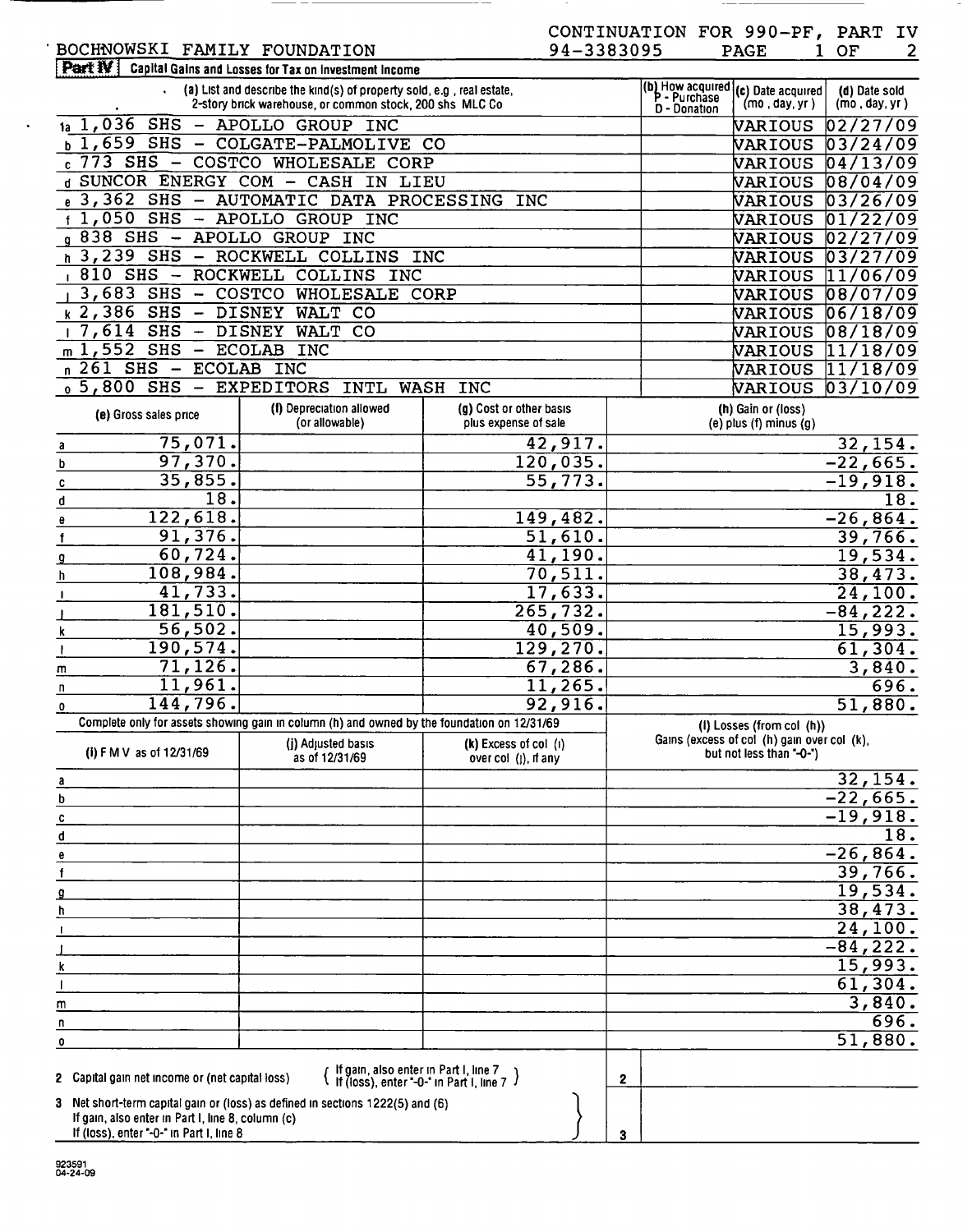|                                                                                                                                     |                                                                                                                                   |                                                   | CONTINUATION FOR 990-PF, PART IV |                                                                         |                                |
|-------------------------------------------------------------------------------------------------------------------------------------|-----------------------------------------------------------------------------------------------------------------------------------|---------------------------------------------------|----------------------------------|-------------------------------------------------------------------------|--------------------------------|
| BOCHNOWSKI FAMILY FOUNDATION                                                                                                        |                                                                                                                                   | 94-3383095                                        |                                  | <b>PAGE</b>                                                             | 2<br>2 OF                      |
| Part IV                                                                                                                             | Capital Gains and Losses for Tax on Investment Income                                                                             |                                                   |                                  |                                                                         |                                |
|                                                                                                                                     | (a) List and describe the kind(s) of property sold, e g, real estate,<br>2-story brick warehouse, or common stock, 200 shs MLC Co |                                                   | D - Donation                     | (b) How acquired $(c)$ Date acquired<br>(mo, day, yr)                   | (d) Date sold<br>(mo, day, yr) |
|                                                                                                                                     | 1a 136 SHS - EXPEDITORS INTL WASH INC                                                                                             |                                                   |                                  | VARIOUS                                                                 | 03/10/09                       |
|                                                                                                                                     | b 8,327 SHS - LIBERTY GLOBAL INC                                                                                                  |                                                   |                                  | VARIOUS                                                                 | 04720/09                       |
|                                                                                                                                     | c 9,645 SHS - NASDAQ OMX GROUP INC                                                                                                |                                                   |                                  | VARIOUS                                                                 | $\sqrt{05/18/09}$              |
| d 5,200 SHS - DENTSPLY INTL INC                                                                                                     |                                                                                                                                   |                                                   |                                  | VARIOUS                                                                 | 10/30/09                       |
| e<br>$\mathbf{f}$                                                                                                                   |                                                                                                                                   |                                                   |                                  |                                                                         |                                |
| $\overline{\mathbf{g}}$                                                                                                             |                                                                                                                                   |                                                   |                                  |                                                                         |                                |
| h                                                                                                                                   |                                                                                                                                   |                                                   |                                  |                                                                         |                                |
| $\mathbf{I}$                                                                                                                        |                                                                                                                                   |                                                   |                                  |                                                                         |                                |
|                                                                                                                                     |                                                                                                                                   |                                                   |                                  |                                                                         |                                |
| k                                                                                                                                   |                                                                                                                                   |                                                   |                                  |                                                                         |                                |
| $\mathbf{I}$                                                                                                                        |                                                                                                                                   |                                                   |                                  |                                                                         |                                |
| m                                                                                                                                   |                                                                                                                                   |                                                   |                                  |                                                                         |                                |
| n                                                                                                                                   |                                                                                                                                   |                                                   |                                  |                                                                         |                                |
| $\mathbf 0$                                                                                                                         |                                                                                                                                   |                                                   |                                  |                                                                         |                                |
| (e) Gross sales price                                                                                                               | (f) Depreciation allowed<br>(or allowable)                                                                                        | (g) Cost or other basis<br>plus expense of sale   |                                  | (h) Gain or (loss)<br>$(e)$ plus $(f)$ minus $(g)$                      |                                |
| 3,395.<br>a                                                                                                                         |                                                                                                                                   | 3,517.                                            |                                  |                                                                         | $-122.$                        |
| 140, 159.<br>b<br>178,955.                                                                                                          |                                                                                                                                   | 326, 126.                                         |                                  |                                                                         | $-185,967.$                    |
| c<br>173, 747.<br>d                                                                                                                 |                                                                                                                                   | 294,201.<br>84,990.                               |                                  |                                                                         | $-115, 246.$<br>88,757.        |
| e                                                                                                                                   |                                                                                                                                   |                                                   |                                  |                                                                         |                                |
| $\mathbf f$                                                                                                                         |                                                                                                                                   |                                                   |                                  |                                                                         |                                |
| g                                                                                                                                   |                                                                                                                                   |                                                   |                                  |                                                                         |                                |
| h                                                                                                                                   |                                                                                                                                   |                                                   |                                  |                                                                         |                                |
| $\mathbf{I}$                                                                                                                        |                                                                                                                                   |                                                   |                                  |                                                                         |                                |
|                                                                                                                                     |                                                                                                                                   |                                                   |                                  |                                                                         |                                |
| k                                                                                                                                   |                                                                                                                                   |                                                   |                                  |                                                                         |                                |
| $\mathbf{I}$                                                                                                                        |                                                                                                                                   |                                                   |                                  |                                                                         |                                |
| m<br>n                                                                                                                              |                                                                                                                                   |                                                   |                                  |                                                                         |                                |
| $\mathbf 0$                                                                                                                         |                                                                                                                                   |                                                   |                                  |                                                                         |                                |
|                                                                                                                                     | Complete only for assets showing gain in column (h) and owned by the foundation on 12/31/69                                       |                                                   |                                  | (I) Losses (from col (h))                                               |                                |
| (I) F M V as of 12/31/69                                                                                                            | (j) Adjusted basis<br>as of 12/31/69                                                                                              | $(k)$ Excess of col $(l)$<br>over col (j), if any |                                  | Gains (excess of col (h) gain over col (k),<br>but not less than "-0-") |                                |
| a                                                                                                                                   |                                                                                                                                   |                                                   |                                  |                                                                         | $-122.$                        |
| b                                                                                                                                   |                                                                                                                                   |                                                   |                                  |                                                                         | $-185,967.$                    |
| C                                                                                                                                   |                                                                                                                                   |                                                   |                                  |                                                                         | $-115, 246.$                   |
| d                                                                                                                                   |                                                                                                                                   |                                                   |                                  |                                                                         | 88,757.                        |
| e<br>f                                                                                                                              |                                                                                                                                   |                                                   |                                  |                                                                         |                                |
| ₫                                                                                                                                   |                                                                                                                                   |                                                   |                                  |                                                                         |                                |
| h                                                                                                                                   |                                                                                                                                   |                                                   |                                  |                                                                         |                                |
| -1                                                                                                                                  |                                                                                                                                   |                                                   |                                  |                                                                         |                                |
|                                                                                                                                     |                                                                                                                                   |                                                   |                                  |                                                                         |                                |
|                                                                                                                                     |                                                                                                                                   |                                                   |                                  |                                                                         |                                |
| $\mathbf{I}$                                                                                                                        |                                                                                                                                   |                                                   |                                  |                                                                         |                                |
| m                                                                                                                                   |                                                                                                                                   |                                                   |                                  |                                                                         |                                |
| n                                                                                                                                   |                                                                                                                                   |                                                   |                                  |                                                                         |                                |
| $\mathbf{o}$                                                                                                                        |                                                                                                                                   |                                                   |                                  |                                                                         |                                |
| 2 Capital gain net income or (net capital loss)                                                                                     | { If gain, also enter in Part I, line 7<br>{ If (loss), enter "-0-" in Part I, line 7 }                                           |                                                   | $\mathbf{2}$                     |                                                                         | $-78,489.$                     |
| 3 Net short-term capital gain or (loss) as defined in sections 1222(5) and (6)<br>If gain, also enter in Part I, line 8, column (c) |                                                                                                                                   |                                                   |                                  |                                                                         |                                |
| If (loss), enter "-0-" in Part I, line 8                                                                                            |                                                                                                                                   |                                                   | 3                                | N/A                                                                     |                                |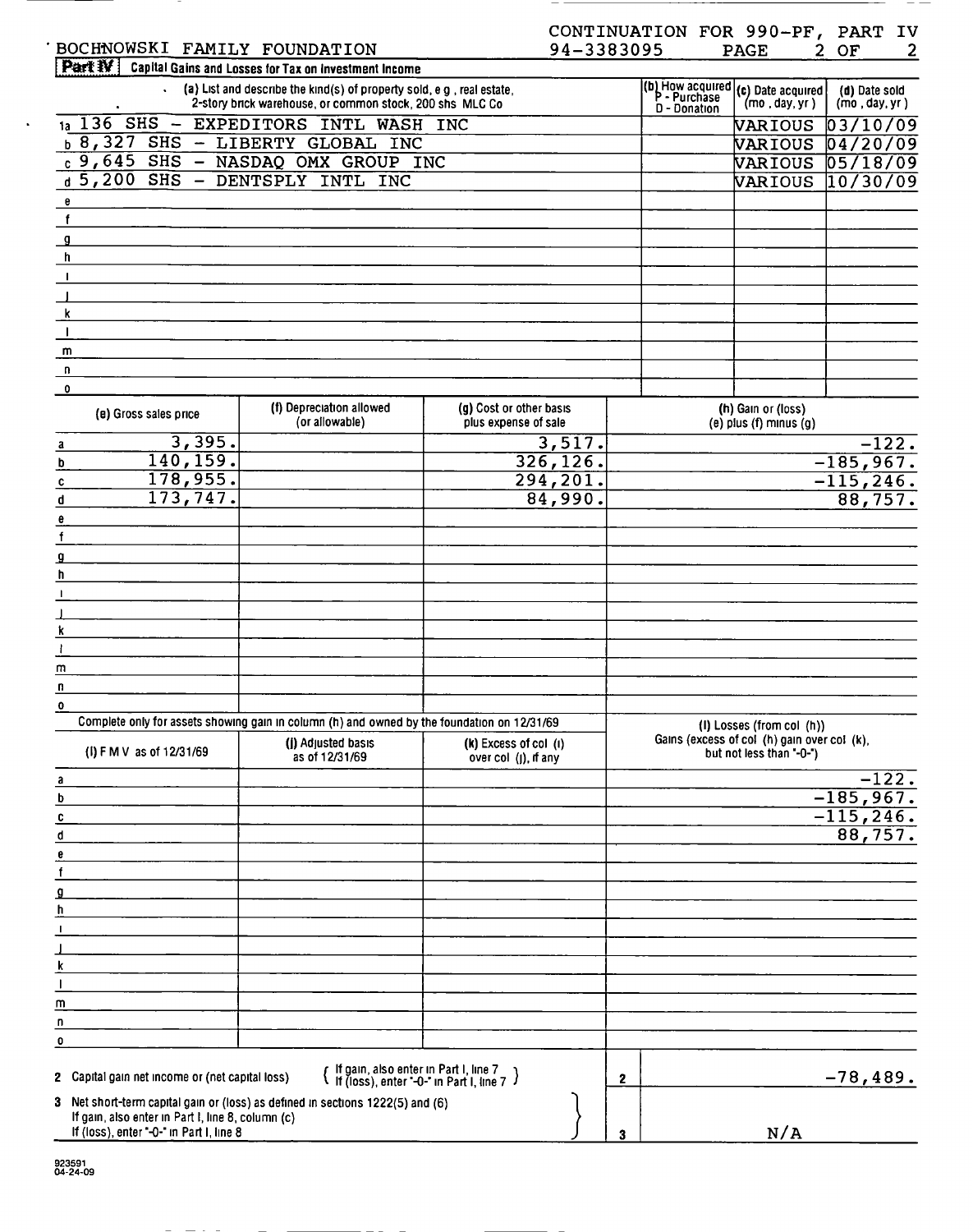BOCHNOWSKI FAMILY FOUNDATION (EIN: 94-3383095) PART XV, LINE 3a - GRANTS PAID DURING THE YEAR 2009

 $\tilde{\textbf{a}}$ 

 $\bullet$ 

 $\sim$   $\sim$ 

 $\ddot{\phantom{1}}$ 

 $\hat{\boldsymbol{\cdot} }$ 

 $-- -$ 

- - -

---

or at home

|                                                                                                              | Amount   |
|--------------------------------------------------------------------------------------------------------------|----------|
| The Fund for American Studies                                                                                | \$12,500 |
| 1706 New Hampshire Ave, N W                                                                                  |          |
| Washington, DC 20009                                                                                         |          |
| (202) 986-0384                                                                                               |          |
| www tfas org                                                                                                 |          |
| Works with students from across the country to teach them the importance of character, free                  |          |
| enterprise, and the American traditions of freedom and democracy                                             |          |
| Ashoka                                                                                                       | \$12,500 |
| 1700 North Moore St                                                                                          |          |
| <b>Suite 2000</b>                                                                                            |          |
| Arlington, VA 22209                                                                                          |          |
| (703) 527-8300                                                                                               |          |
| <u>www ashoka orq</u>                                                                                        |          |
| www.changemakers.net                                                                                         |          |
| Ashoka's mission is to shape a citizen sector that is entrepreneurial, productive and globally integrated,   |          |
| and to develop the profession of social entrepreneurship around the world Ashoka identifies and invests      |          |
| in leading social entrepreneurs - extraordinary individuals with unprecendented ideas for change in          |          |
| their communities - supporting them, their ideas and institutions through all phases of their careers        |          |
| <b>Fabretto Children's Foundation</b>                                                                        | \$7,500  |
| 426 Wesley Ave                                                                                               |          |
| Ocean City, NJ 08226                                                                                         |          |
| www fabretto org                                                                                             |          |
| Fabretto aids impoverished Nicaraguan children and their families in underserved communities to break        |          |
| the cycle of poverty and reach their full potential through programs promoting nutrition, health, education, |          |
| community and character development                                                                          |          |
| Free To Choose Network (formerly Chitester)                                                                  | \$30,000 |
| 2002 Filmore Ave, Suite 1                                                                                    |          |
| Erie, PA 16506                                                                                               |          |
| www freetochoose net                                                                                         |          |
| Inspired by Milton Friedman's TV series, Free To Choose, this network is a continuing effort to increase     |          |
| awareness of the interdependency of personal, economic and political freedom sustained by the rule of law    |          |
| The Milton & Rose D. Friedman Foundation                                                                     | \$12,500 |
| One American Square, Suite 1750                                                                              |          |
| Box 82078                                                                                                    |          |
| Indianapolis, IN 46282                                                                                       |          |
| (317) 681-0745                                                                                               |          |
| www friedmanfoundation org                                                                                   |          |
| The Friedman Foundation helps to improve the quality of education available to children of all income        |          |
| and social classes in this nation, whether that education is provided in government or private schools       |          |

2009 Bochnowski Foundation Charities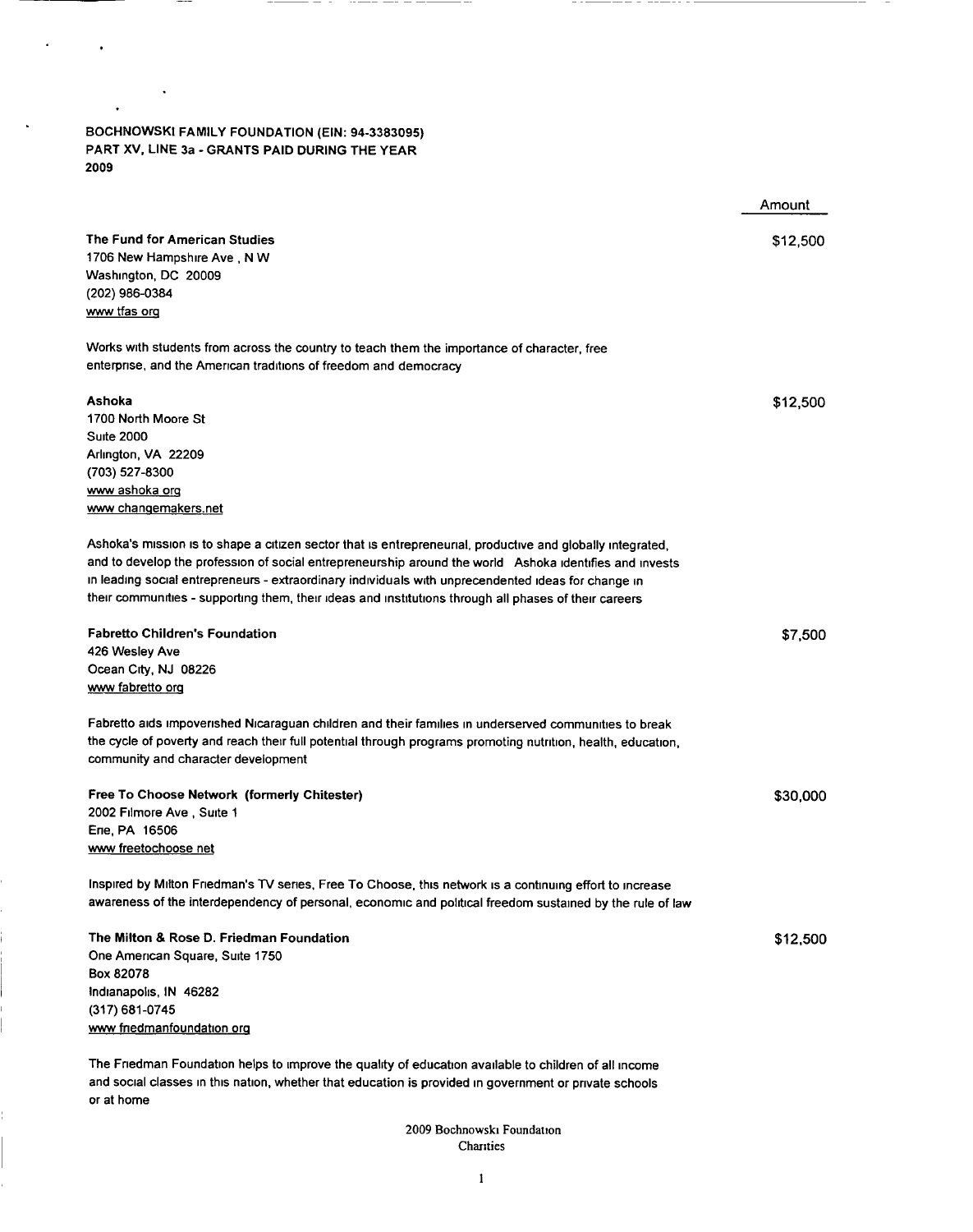| ٠                                                                                                     |          |
|-------------------------------------------------------------------------------------------------------|----------|
|                                                                                                       | Amount   |
| <b>Grameen Foundation USA (private)</b>                                                               | \$15,000 |
| 1029 Vermont Ave NW                                                                                   |          |
| Suite 400<br>Washington, DC 20005-3517                                                                |          |
| (202) 628-3560                                                                                        |          |
| www gfusa org                                                                                         |          |
| The Foundation helps people survive by loaning them small amounts of money so that they can           |          |
| create livelihoods and pull themselves out of poverty.                                                |          |
| The Hoover Institution                                                                                |          |
| <b>Resource Development</b>                                                                           | \$30,000 |
| Attn Sally Herrick                                                                                    |          |
| <b>Hoover Institution</b>                                                                             |          |
| <b>Stanford University</b>                                                                            |          |
| Stanford, CA 94305-6010                                                                               |          |
| www hoover org/                                                                                       |          |
| As a disseminator of ideas defining a free society, the Hoover Institution is committed to generating |          |
| research and knowledge that seeks better solutions to public policy issues, making a lasting impact   |          |
| on improving the human condition and limiting government intrusion.                                   |          |
| Hualalai 'Ohana Foundation                                                                            | \$15,000 |
| P.O Box 5227                                                                                          |          |
| Kailua-Kona, HI 96745-5227                                                                            |          |
| (808) 325-4701                                                                                        |          |
| http //www.hualalaiohanafoundation.org/board.php                                                      |          |
| Provides educational scholarships and medical awards to the immediate families of the employees       |          |
| in the Hualalai community as a means for residents to have a positive impact on the Community and     |          |
| return the aloha to those who offer aloha to us so freely                                             |          |
| Intrepd Fallen Heroes Fund                                                                            | \$12,500 |
| One Intrepid Square                                                                                   |          |
| W. 46th Street and 12th Avenue                                                                        |          |
| New York, NY 10036                                                                                    |          |
| Attn Lara Coury<br>(212) 957-7024                                                                     |          |
| www fallenheroesfund org/fallenheroes/index php                                                       |          |
|                                                                                                       |          |
| The Foundation provides educational assistance to children of U.S military killed in combat           |          |
| The Leadership Institute                                                                              | \$15,000 |
| 1101 N. Highland St.                                                                                  |          |
| Arlington, VA 22201                                                                                   |          |
| (703) 247-2000                                                                                        |          |
| www leadershipinstitute org/about/aboutmain cfm                                                       |          |

-- --

 $\overline{\phantom{a}}$ 

The Institute indentifies, recruits, trains and places conservatives in the public policy process

 $- - -$ 

 $\bullet$ 

 $\ddot{\phantom{0}}$ 

 $\sim$ 

 $-$ 

2009 Bochnowski Foundation Chanties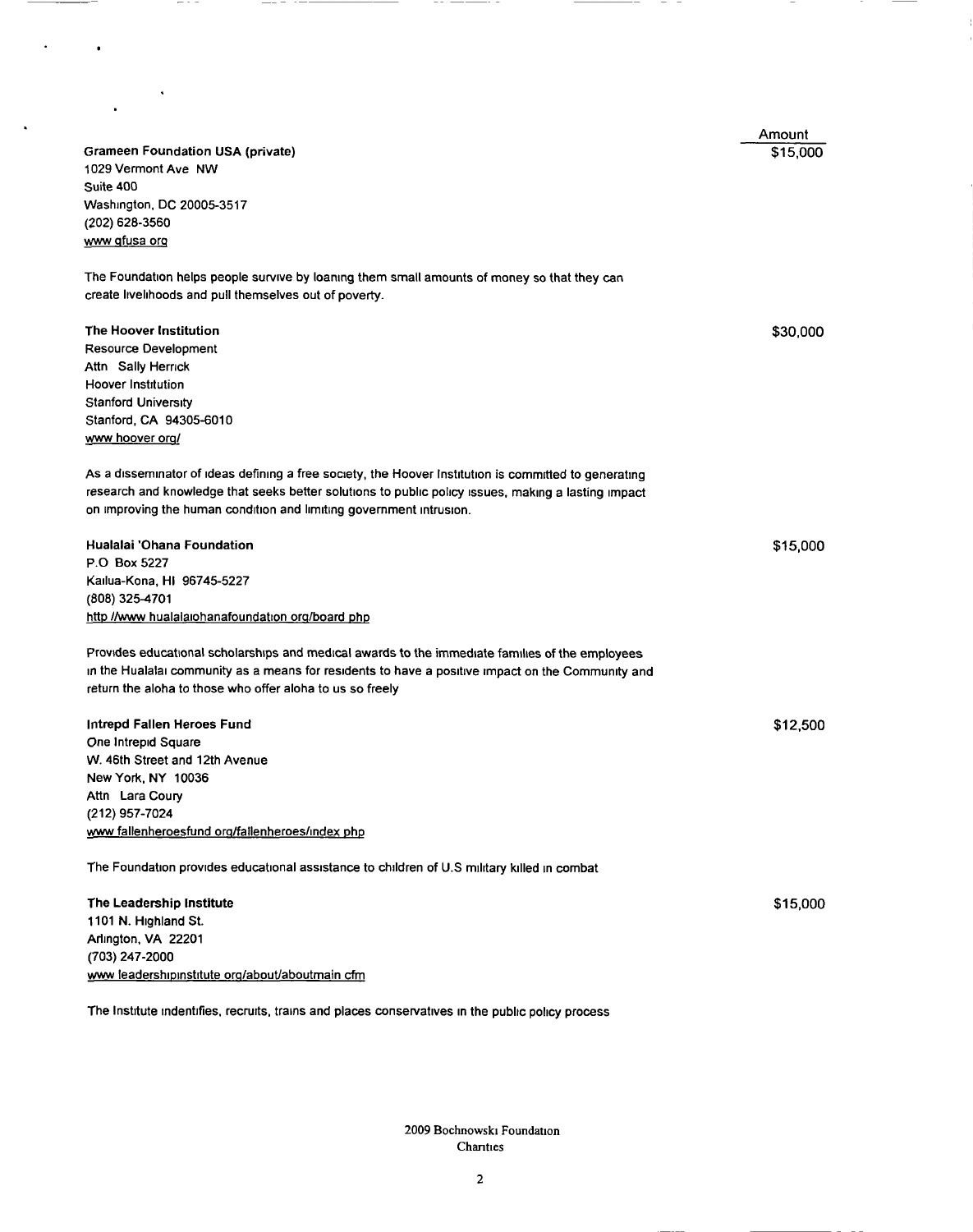|                                                                                                            | Amount   |
|------------------------------------------------------------------------------------------------------------|----------|
| Lifewater International                                                                                    | \$15.000 |
| PO Box 3131                                                                                                |          |
| San Luis Obispo, CA 93403                                                                                  |          |
| (805) 647-3664                                                                                             |          |
| www lifewater org/                                                                                         |          |
| Lifewater is an organization of water resource specialists that brings clean water to communities the      |          |
| world over, via wells it has more than 200 volunteers (well drillers, geologists, engineers, healthcare    |          |
| professionals, scientists, and businessmen) who train local people in developing countries to improve      |          |
| their drinking water supplies.                                                                             |          |
| Mercatus Center, George Mason University                                                                   | \$15,000 |
| 3301 N Fairfax Drive                                                                                       |          |
| Arlington, VA 22201-4433                                                                                   |          |
| (703) 993-4930                                                                                             |          |
| www mercatus org                                                                                           |          |
| Mercatus Center generates knowledge and understanding of how institutions affect the freedom to            |          |
| prosper and holds organizations accountable for their impact on that freedom                               |          |
| <b>Moving Picture Institute</b>                                                                            | \$7,500  |
| 375 Greenwich St                                                                                           |          |
| New York, NY 10013                                                                                         |          |
| (323) 650-3850                                                                                             |          |
| MPI identifies and nurtures promising filmmakers who are committed to protecting and sustaining            |          |
| a free society by spearheading the fight to restore the American principles of freedom and individualism   |          |
| to their proper place in our cinematic imagination                                                         |          |
| <b>Navy SEAL Warrior Fund</b>                                                                              | \$10,000 |
| 162 West 56th St, Suite 405                                                                                |          |
| New York, NY 10019                                                                                         |          |
| (212) 245-6570 x 13                                                                                        |          |
| Established to raise funds in support of the families of US Navy SEALs who have died while serving         |          |
| our country, or who are presently serving in harm's way in trouble spots around the world                  |          |
| http://www.sealfund.org/contribute.jsp                                                                     |          |
|                                                                                                            |          |
| Peninsula Habitat for Humanity                                                                             | \$1,000  |
| 121 Habitat St                                                                                             |          |
| Americus, GA 31709                                                                                         |          |
| www peninsulahabitat org/                                                                                  |          |
| Unites families and volunteers to build quality, affordable, ownership housing, to end poverty housing and |          |

to build community.

 $\langle \cdot \rangle$ 

 $\mathcal{L}^{\text{max}}$ 

2009 Bochnowski Foundation Chanties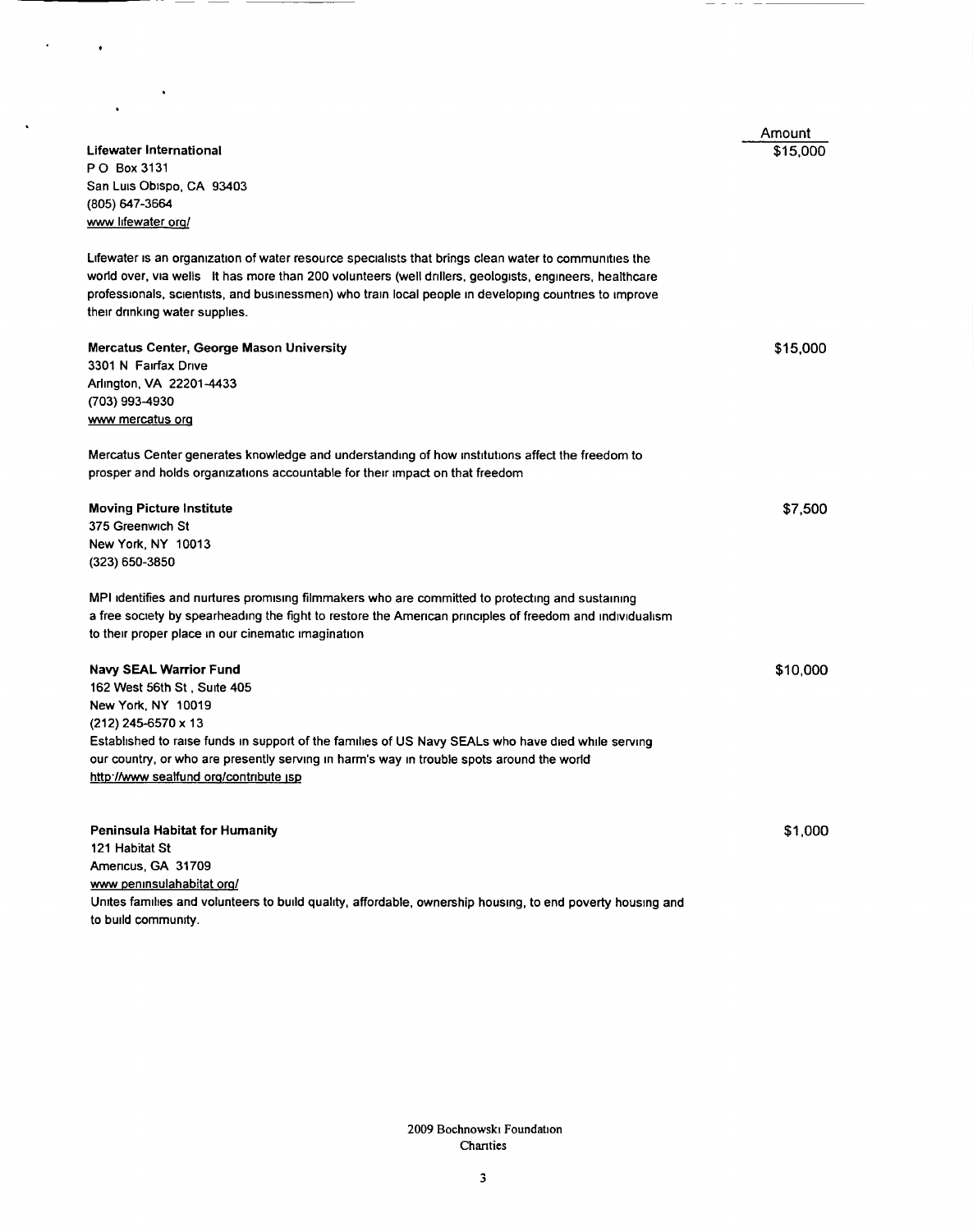|                                                                                                                                                                                                           | Amount    |
|-----------------------------------------------------------------------------------------------------------------------------------------------------------------------------------------------------------|-----------|
| <b>The Riekes Center</b>                                                                                                                                                                                  | \$15,000  |
| 3455 Edison Way                                                                                                                                                                                           |           |
| Menlo Park, CA 94025                                                                                                                                                                                      |           |
| (650) 364-2509                                                                                                                                                                                            |           |
| www rickes org/rickescenter/mission htm                                                                                                                                                                   |           |
| To help students define and accomplish their goals and interests through athletic fitness, creative arts, and<br>nature awareness, and to improve their character, self-confidence and peer relationships |           |
| The Salvation Army                                                                                                                                                                                        | \$5,000   |
| Golden State Division                                                                                                                                                                                     |           |
| 832 Folsom St.                                                                                                                                                                                            |           |
| San Francisco, CA 94107                                                                                                                                                                                   |           |
| (800) 968-5202                                                                                                                                                                                            |           |
| www1 salvationarmy org/usw/www_usw_gstate nsf                                                                                                                                                             |           |
| Reaches out to those in need and provides warmth, care and support without discrimination of any kind.                                                                                                    |           |
| <b>USO</b>                                                                                                                                                                                                | \$7,500   |
| <b>USO World Headquarters</b>                                                                                                                                                                             |           |
| P O Box 96860                                                                                                                                                                                             |           |
| Washington, D.C 20090-6860                                                                                                                                                                                |           |
| www uso org/                                                                                                                                                                                              |           |
| Total for 2009                                                                                                                                                                                            | \$238,500 |

 $\overline{\phantom{a}}$ 

 $\sim$ 

 $\mathcal{F}^{\text{max}}_{\text{max}}$ 

 $-$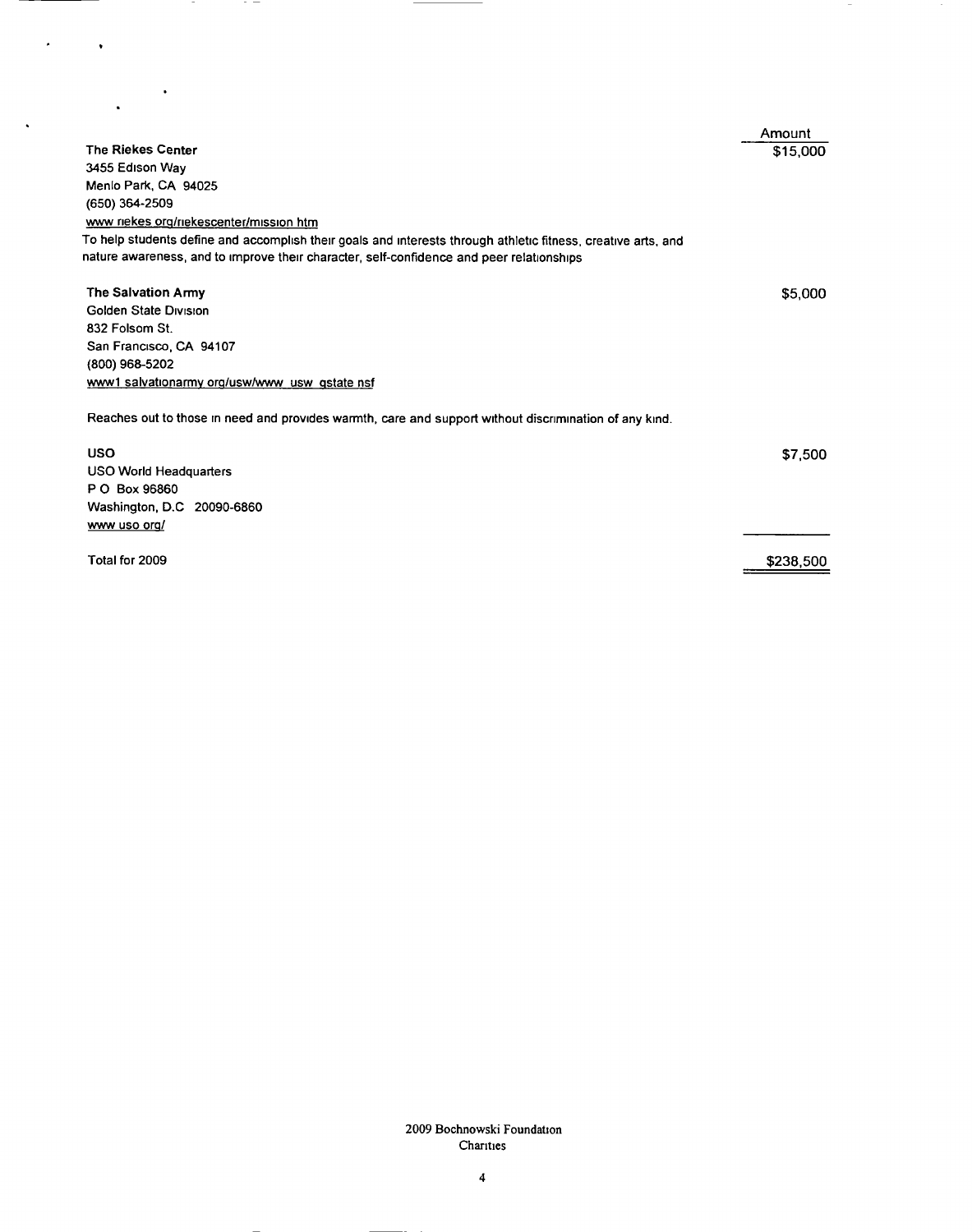BOCHNOWSKI FAMILY FOUNDATION

 $\overline{\phantom{0}}$ 

---

| $FORM 990-PF$<br>INTEREST ON SAVINGS AND TEMPORARY CASH INVESTMENTS |                 |                                     |                                        |         |                                      | <b>STATEMENT</b>                     | $\mathbf{1}$   |
|---------------------------------------------------------------------|-----------------|-------------------------------------|----------------------------------------|---------|--------------------------------------|--------------------------------------|----------------|
| <b>SOURCE</b>                                                       |                 |                                     |                                        |         |                                      | <b>AMOUNT</b>                        |                |
| FIDELITY #479-607223<br>FIDELITY #210-068047                        |                 |                                     |                                        |         |                                      |                                      | 57.<br>37.     |
| TOTAL TO FORM 990-PF, PART I, LINE 3, COLUMN A                      |                 |                                     |                                        |         |                                      |                                      | 94.            |
| FORM 990-PF                                                         |                 |                                     | DIVIDENDS AND INTEREST FROM SECURITIES |         |                                      | <b>STATEMENT</b>                     | $\overline{2}$ |
| <b>SOURCE</b>                                                       |                 |                                     | GROSS AMOUNT                           |         | CAPITAL GAINS<br><b>DIVIDENDS</b>    | COLUMN (A)<br><b>AMOUNT</b>          |                |
| FIDELITY #479-607223                                                |                 |                                     | 52,147.                                |         | 0.                                   | 52,147.                              |                |
| TOTAL TO FM 990-PF, PART I, LN 4                                    |                 |                                     | 52, 147.                               |         | 0.                                   | 52, 147.                             |                |
| FORM 990-PF                                                         |                 | LEGAL FEES                          |                                        |         |                                      | <b>STATEMENT</b>                     | 3              |
| DESCRIPTION                                                         | <b>EXPENSES</b> | (A)<br>PER BOOKS                    | (B)<br>NET INVEST-<br>MENT INCOME      |         | (C)<br>ADJUSTED<br>NET INCOME        | (D)<br>CHARITABLE<br><b>PURPOSES</b> |                |
| LEGAL FEES                                                          |                 | 80.                                 |                                        | 0.      |                                      |                                      | 0.             |
| TO FM 990-PF, PG 1, LN 16A                                          |                 | 80.                                 |                                        | 0.      |                                      |                                      | 0.             |
| FORM 990-PF                                                         |                 |                                     | OTHER PROFESSIONAL FEES                |         |                                      | <b>STATEMENT</b>                     | 4              |
| DESCRIPTION                                                         |                 | (A)<br><b>EXPENSES</b><br>PER BOOKS | (B)<br>NET INVEST-<br>MENT INCOME      |         | (C)<br><b>ADJUSTED</b><br>NET INCOME | (D)<br>CHARITABLE<br><b>PURPOSES</b> |                |
| LATEEF INVESTMENT<br>MANAGEMENT FEES                                |                 | 23,415.                             |                                        | 23,415. |                                      |                                      | 0 <sub>o</sub> |
| TO FORM 990-PF, PG 1, LN 16C                                        |                 | 23,415.                             |                                        | 23,415. |                                      |                                      | 0.             |
|                                                                     |                 |                                     |                                        |         |                                      |                                      |                |